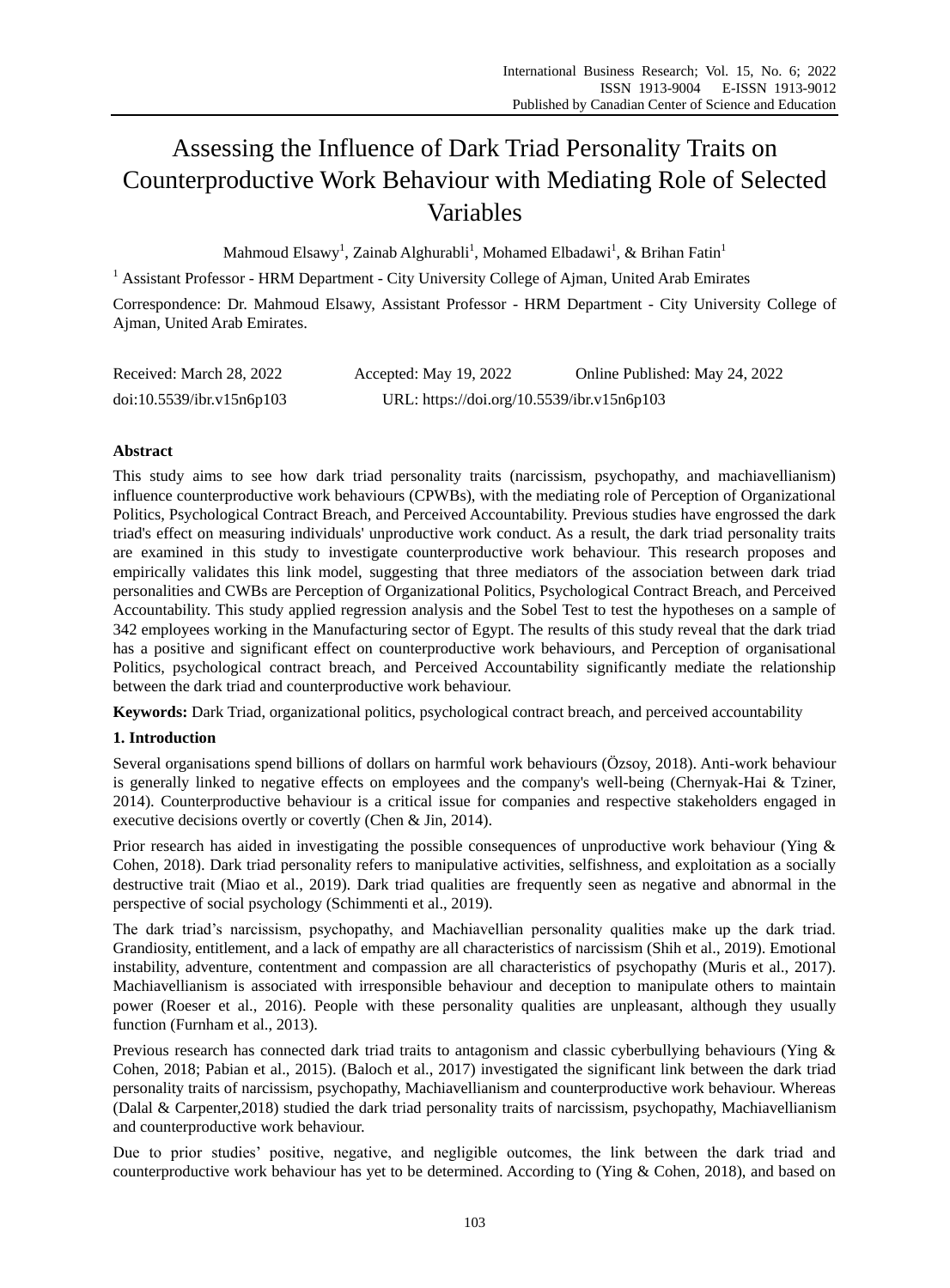the clinical approach, dark triad traits may be a potential and essential driver of evaluating unproductive work behaviour (Pratiwi et al., 2018). The previous study also implies that mediators and modifiers in the relationship between the dark triad and counterproductive work behaviour should be investigated more in the long term. As a result, the importance of dark triad features, as well as the mediating impacts of psychological contract breach, organisational politics perception, and perceived accountability, is highlighted in this study. The study adds to the empirical framework by examining the role of psychological contract breach, perception of organisational politics, and perceived accountability in mediating the relationship.

#### **2. Literature Review and Hypothesis Development**

#### *2.1 Dark Triad and Counterproductive Work Behaviour*

Recent research has been undertaken on the fundamental correlations between dark triad personality characteristics and counterproductive work behaviour (Palmer et al., 2017; Krishnakumar & Robinson, 2015). Prior research has identified the dark triad's people and aggregate degrees and shown a link between them and counterproductive work conduct and the potential that delinquent personal characteristics are the strongest predictor of these activities (Ying & Cohen, 2018).

The name "dark triad" was coined by (Paulhus & Williams, 2002) to describe narcissism, psychopathy, and Machiavellianism. Narcissists have a complex and challenging temperament pattern characterised by selfrighteousness, enslavement, and belonging (Michel & Bowling, 2013). Counterproductive work behaviours interact theoretically and practically with an exaggerated notion of self, emotional instability, and consciousness since they are typically rare impulsive behaviours.

Individuals who are psychopaths tend to callousness, remorselessness, excessive volatility, adventure, callousness, a sense of shame, and extortion and manipulation of others (Ray & Fritzon, 2020). Psychopaths feel that they are somehow above our society"s ethical, sociological, laws and standards. As a result, those who hold such views are more likely to engage in counterproductive job practices (Baka, 2018).

Furthermore, Machiavellianism is a set of interpersonal methods that promote deception, remorselessness, consciousness, and deception to attain their goals (Zhao et al., 2018). Individuals that practise Machiavellianism are more self-controlling and goal-oriented than narcissists and psychopaths. When it comes to Machiavellianism, these people can simply use immoral means to further their own goals (Muris et al., 2017). When faced with hurdles to achieving their goals, people with high Machiavellianism levels are more inclined to engage in deceptive counterproductive work activities. Employees with high Machiavellian personality traits are often more prone to be impetuous and careless in personal interactions and perhaps lie, deceive, and manipulate others.

Furthermore, due to its positive and negative correlations, the current research paper explores the function of dark triad personality traits with counterproductive work behaviour and finds that more research is needed. Furthermore, no empirical studies have employed the dark triad paradigm to measure unproductive work behaviour with three mediating variables up to this point. As a result, the study proposed the following hypotheses:

**Hypothesis 1a:** Narcissism has a significant positive impact on counterproductive work behaviour.

**Hypothesis 1b:** Psychopathy has a significant positive impact on counterproductive work behaviour.

**Hypothesis 1c:** Machiavellianism has a significant positive impact on counterproductive work behaviour.

*2.2 Psychological Contract Breach as Mediator Between Dark Triad and Counterproductive Work Behaviour*

Researchers have investigated the link between psychological contract violations and counterproductive work conduct (Astrove et al., 2015; Griep et al., 2018; Li & Chen, 2018). Individual beliefs are linked to psychological contract violation, which the organisation shapes in terms of an individual-organization exchange arrangement (Ma et al., 2019). When an individual or an organisation violates the provisions of a psychological contract, it is called a psychological contract breach (Zagenczyk et al., 2013). It also symbolises employees' and employers' informal obligations, views, and beliefs. A psychological contract breach reduces employees' motivation to accomplish their position description by their emotions of unfairness. It increases their eagerness to engage in counterproductive work behaviour, resulting in such that the firm has broken a contract.

As a result, people with dark triad personality traits seek opportunities to participate in unproductive job conduct to meet their goals. A psychological contract breach provides them with additional internal motivation. A psychological contract breach provides them with extra internal motivation. Furthermore, because narcissists necessitate a feeling of entitlement, it would not be surprising if understandings of psychological contract breach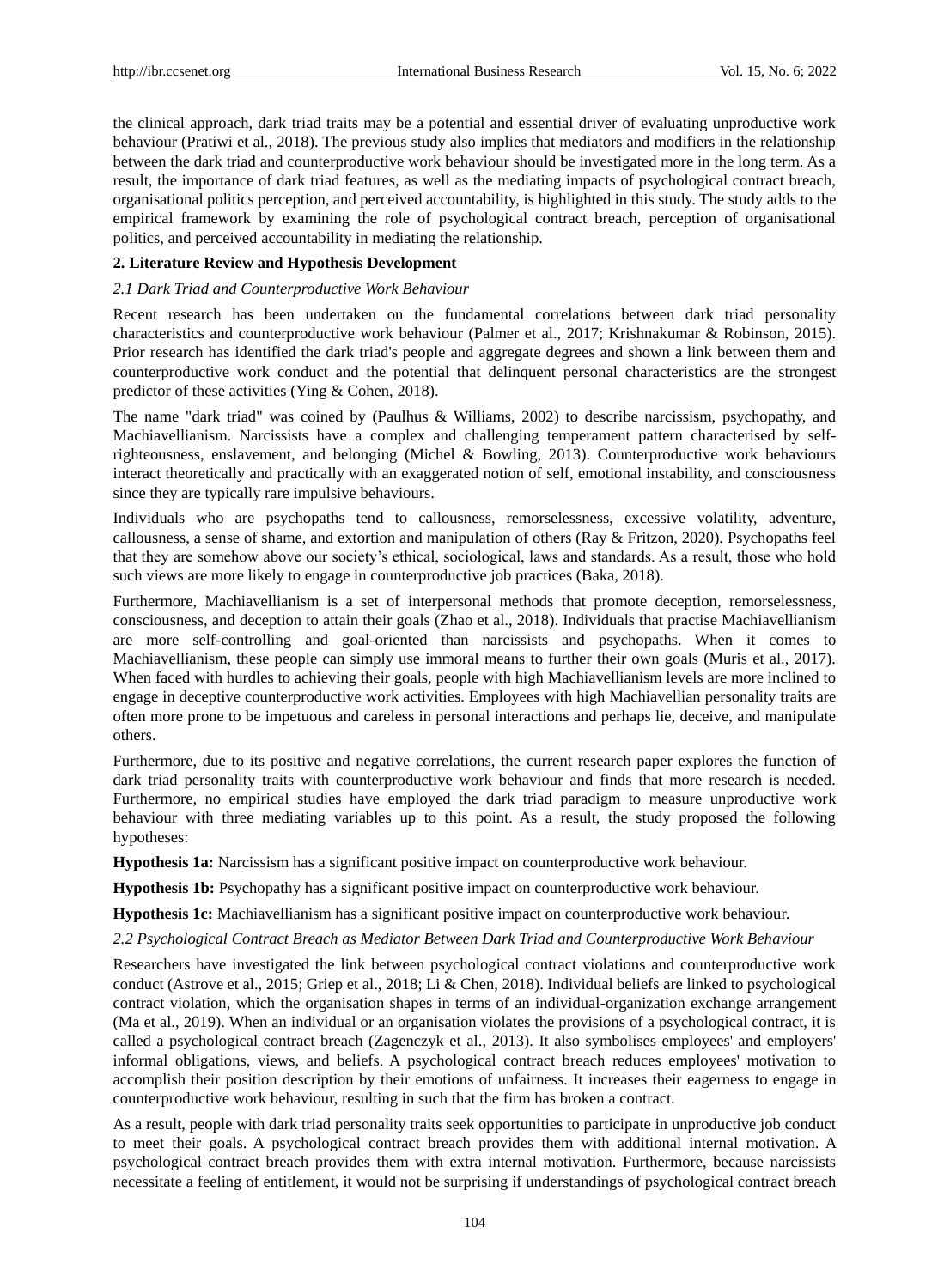rose, as this mechanism could control the performance of counterproductive work behaviour (Cohen & Diamant, 2017). Psychopaths, on the other hand, are characterised by apathy toward social values and compliance based on reciprocity. Individuals with a high level of psychopathy, on the other hand, break psychological contracts to justify a high level of counterproductive work behaviour (O'Boyle et al., 2012).

Moreover, Machiavellianism causes people to be cold and distant and influence others to attain their aims (Jones & Paulhus, 2011). As a result, they have become less inclined to give organisations the due credit to examine the reasons why the psychological contract breach occurred, aggravating their responses to do the same because people who have high levels of Machiavellianism personality will react badly to a psychological contract breach as compared to participants with a lower level of Machiavellianism personality (Muris et al., 2017). As a result, the researcher proposed the following hypothesis:

**Hypothesis 2a:** Psychological contract breach positively mediates the relationship between narcissism and counterproductive work behaviour.

**Hypothesis 2b:** Psychological contract breach positively mediates the relationship between psychopathy and counterproductive work behaviour.

**Hypothesis 2c:** Psychological contract breach positively mediates the relationship between Machiavellianism and counterproductive work behaviour.

# *2.3 Perceptions of Organizational Politics (POPS) as Mediator Between Dark Triad and Counterproductive Work Behaviour*

Individuals are fascinated by organisations where they believe they are indeed a good match, according to (Schneider, 1987). In contrast, employers recruit employees who are just a suitable fit for the organisation and employees who are not a decent match depart for organisations where they will be a suitable replacement. According to Schneider, employees move toward organisations that are a perfect fit for their attributes. For example, those with high degrees of political skills in the dark triad model are more interested in working in deeply politicised businesses.

According to (Rosen & Levy, 2013), political contexts are defined by people seeking to maximise their consciousness, frequently at the detriment of others. According to (Boddy, 2011), who argues that a political climate is suited for the shrewd and deceptive abilities of psychopaths in organisations, that's quite indicative of psychopaths' behaviour in the workplace. It is simpler for them to disguise their lousy attitude in such a setting because performance appraisals aren't as objective and aren't immediately related to externalist evaluation criteria like earnings. Politics also plays a significant role in performance evaluations and advancements, giving those who are crafty and unscrupulous an edge.

Dark triad individuals are more likely than others to see their organisation"s political potential. They are also better prepared to do so since they are drawn to situations that give them a more convenient atmosphere to do their business. Witt and Spector (2012) described how psychopaths react to their political surroundings (Witt & Spector, 2012). They began by claiming that perceptions of organisational politics are an appraisal of the social nuances of the organisation's surroundings, offering cues that transmit expected behaviour standards (Witt & Spector, 2012). Individuals watch and model the actions of others while also linking these acts to information regarding environmental incentives; according to the underlying concept, individuals can analyse events, grasp norms, and make judgments based on these contextual clues (Crick & Dodge, 1994). As a result of environmental clues, socially imposed beliefs emerge, indicating what behaviour is expected, proper, anticipated and necessary to survive and progress.

According to Witt and Spector (2012), views of higher levels of governance in an organisation are likely to imply that conscience behaviour leads to advantages and that there are just a few organisational norms of loyalty and act with integrity. As a result, employees in highly politicised firms may follow suit by manipulating their coworkers. As a result, they are likely to have a high tolerance for self-interest as a means of development and a conviction that political action is normatively acceptable. As a result, persons who perceive high aspects of organisational politics are more inclined to assume that abstaining from exerting attempt on things that are unlikely to advance their careers, such as poor work and contextual performance, is not wrong and will probably go unchecked. Employees may be tempted to lower their moral preferences in such circumstances through thought phenomena of transference or deindividuation, and they may overlook the repercussions of their acts (Witt & Spector, 2012).

As a result, an extremely political climate appears to be the context in which dark triad types feel most at ease in directive to accomplish their objectives. Dark triad personalities will be more motivated and qualified to discover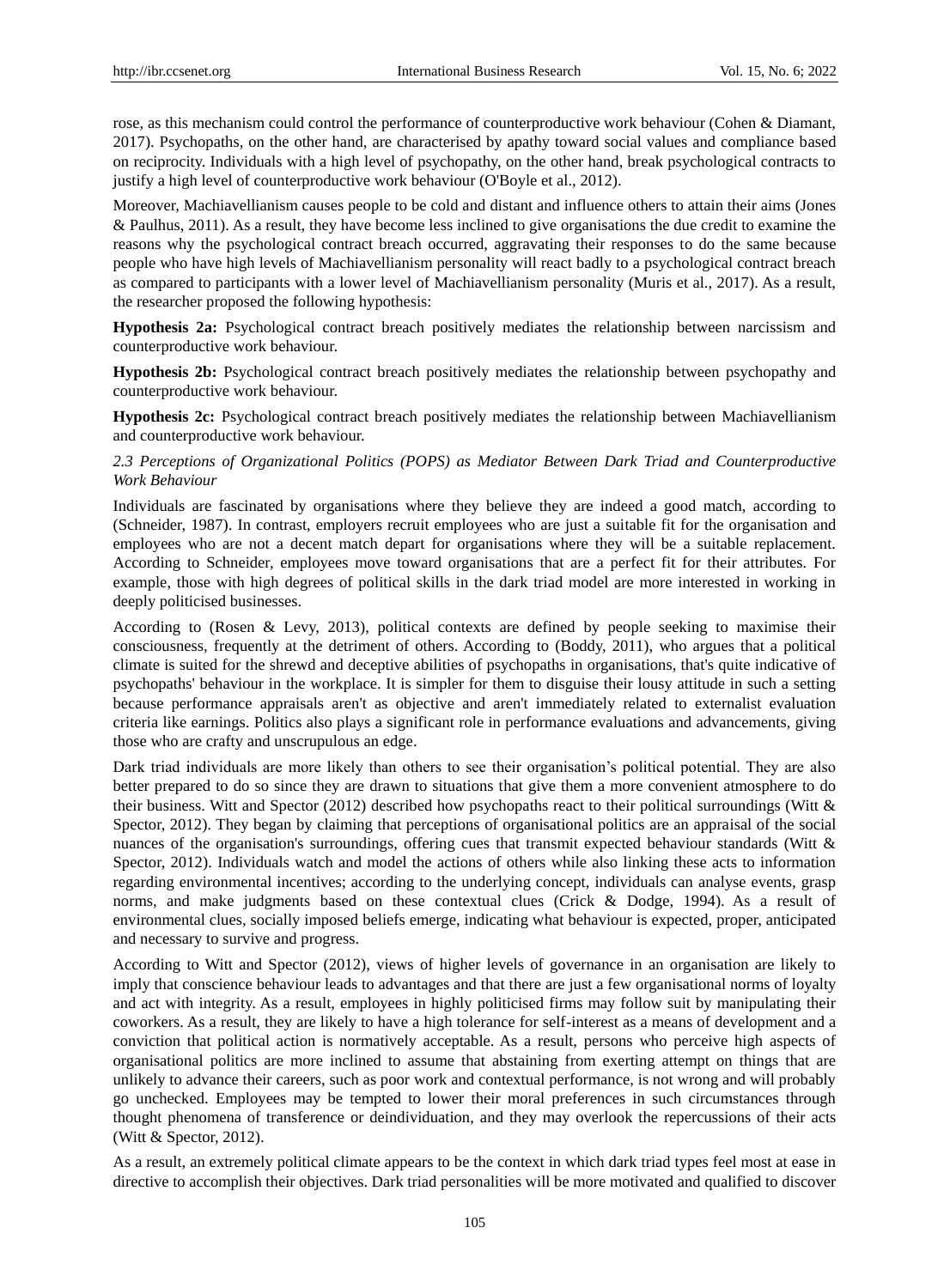political possibilities in any situation in which they operate since they are continuously observing for an atmosphere that is viewed as approachable about helping them to attain their goalmouths.

**Hypothesis 3a:** Perceptions of organisational politics (POPS) positively mediates the relationship between narcissism and counterproductive work behaviour

**Hypothesis 3b:** Perceptions of organisational politics (POPS) positively mediates the relationship between psychopathy and counterproductive work behaviour.

**Hypothesis 3c:** Perceptions of organisational politics (POPS) positively mediates the relationship between Machiavellianism and counterproductive work behaviour

#### *2.4 Perceived Accountability as a Mediator Between Dark Triad and Counterproductive Work Behaviour*

Accountability is required for any business to function effectively (Hochwarter et al., 2005). It is predicated on the necessity for firms to exert some control over their employees' behaviour (Ammeter et al., 2004). If there is no accountability, there could be no framework for a social structure that preserves the societies in organisations as we perceive them (Tetlock, 1992). When left to their own devices, many people prioritise their interests over the interests of the greater social community (Hogan & Kaiser, 2005). Formal accountability methods are performance evaluation systems, financial reporting procedures, and rules and regulations. On the other hand, the information such as a sense of devotion to a company (Hogan & Kaiser, 2005).

According to Ammeter et al. (2004), accountability is defined as the supposed requirement to defend or outline a verdict or deed to specific addressees that do not have budding recompense or authorisation power, and when such compensations and permissions are seen as conditional on accountability criteria. As a result, accountability is an observation based on common prospects around the possibility of having to elucidate one's movements or ideas concerning an organisational matter to an area for motives such as societal appeal.

Perceptions of accountability are subjective, with responses based on individual interpretations of cues instead of consented binary terms (Hochwarter et al., 2014). Individuals may interpret and feel external emotional conditions differently. Therefore, accountability assessments are based partly on views of such perceived constraints. Thus, perceived accountability can be characterised as implied anticipation that someone whose judgments or acts would be judged significant or notable. They will be evaluated by substantial individuals, possibly getting either accolades or consequences (Hochwarter et al., 2005).

High levels of accountability are likely to imply that self-interested behaviour is under control, leading to the organisation taking preventive action. Occupational criteria, including such performance targets and the responsibility to meet those targets, are likely to avoid time thievery (Martin et al., 2010). Individuals are less likely to engage in counterproductive behaviour if appropriate restrictions are in place. Those with a high level of psychopathy are more aware of these cues and may be more cautious about considering and carrying out acts such as abusing others in the organisation. As a result, individuals are more likely to achieve higher endurance for consciousness as a method of self and a belief in the normative legitimacy of political activity. As a result, psychopaths who have little personal accountability but perceive many responsibilities in their environment are more likely to decide that it's best to stay away from CWBs.

**Hypothesis 4a:** Perceived Accountability negatively mediates the relationship between narcissism and counterproductive work behaviour.

**Hypothesis 4b:** Perceived Accountability negatively mediates the relationship between psychopathy and counterproductive work behaviour.

**Hypothesis 4c:** Perceived Accountability negatively mediates the relationship between Machiavellianism and counterproductive work behaviour.

### **3. Research Objectives**

**This research aims to discover how dark triad personality traits influence counterproductive work behaviour. The following are the study's primary goals:**

- To study the concept of dark triad personality traits in general and in the specific context of counterproductive work behaviour.
- To identify the variables related to dark triad personality traits influencing counterproductive work behaviour, with the mediating role of selected variables between them.
- To propose a conceptual framework linking dark triad personality traits influencing counterproductive work behaviour.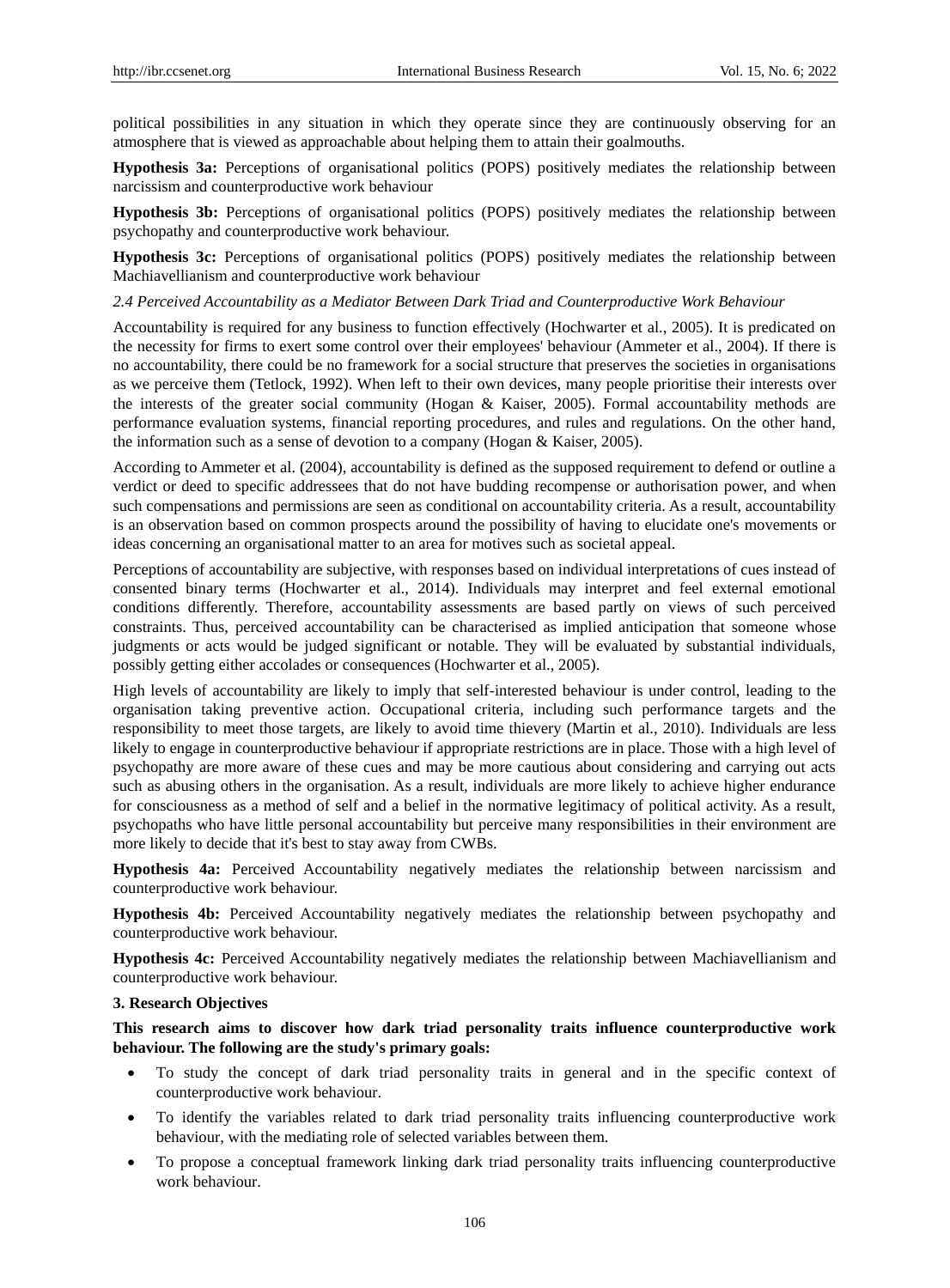To empirically validate the proposed framework linking dark triad personality traits influencing counterproductive work behaviour.

## **4. Conceptual Model**

Figure 1 depicts the link between dark triad personality traits influencing counterproductive work behaviour.



Figure 1. Conceptual framework showing the relationship between dark triad personality traits influencing counterproductive work behaviour with select mediating variables

## **5. Research Methodology**

The questionnaire has two sections: Respondents were asked about their demographics in the first section. The second section asked their thoughts on the link between dark triad personality traits influencing counterproductive work behaviour. The assertions are rated on a Likert scale of 1 to 5, with 1 denoting strong agreement and 5 denoting strong disagreement.

## *5.1 Sample Design*

A convenience sample was used in this study of respondents (managers, senior executives, junior executives, and supervisors) from various manufacturing organisations in Egypt. A total of 415 questionnaires were distributed, with 342 being fully completed. After careful examination, a response rate of 82.40 percent was discovered, which is considered excellent.

|             |                           | Frequency | Valid % |               |                               | Frequency | Valid % |
|-------------|---------------------------|-----------|---------|---------------|-------------------------------|-----------|---------|
| Gender      | Male                      | 291       | 85.1    | Marital       | Married                       | 303       | 88.6    |
| Profile     | Female                    | 51        | 14.9    | <b>Status</b> | Un-Married                    | 39        | 11.4    |
|             | $21-29$ years             | 46        | 13.5    |               | AED.1-5 thousands             | 86        | 25.1    |
|             | $30-39$ years             | 100       | 29.2    |               | AED.6-10 thousands            | 120       | 35.1    |
| Age         | $40-49$ years             | 63        | 18.4    | Monthly       | AED.11-15<br>thousands        | 91        | 26.6    |
| Profile     | $46-55$ years             | 83        | 24.3    | Income        | AED. 16-20<br>thousand        | 21        | 6.1     |
|             | 60 Years and older        | 50        | 14.6    |               | More than -AED 20<br>thousand | 24        | 7.0     |
|             | Diploma $/10+2$           | 44        | 12.9    |               | managers                      | 90        | 26.3    |
| Highest     | <b>Bachelor Degree</b>    | 91        | 26.6    | Current       | Executive                     | 119       | 34.8    |
| Education   | <b>Master Degree</b>      | 146       | 42.7    | Designation   | Supervisors                   | 111       | 32.5    |
| Level       | Professional<br>Education | 61        | 17.8    |               | Others                        | 22        | 6.4     |
|             | 1-2 years                 | 75        | 21.9    |               |                               |           |         |
| Length of   | 3-5 years                 | 118       | 34.5    |               |                               |           |         |
| Affiliation | $6-10$ years              | 128       | 37.4    |               |                               |           |         |
|             | 11 years and more         | 21        | 6.1     |               |                               |           |         |
|             |                           |           |         |               |                               |           |         |

Table 1. Demographic Characteristics: Summary Statistics of the Population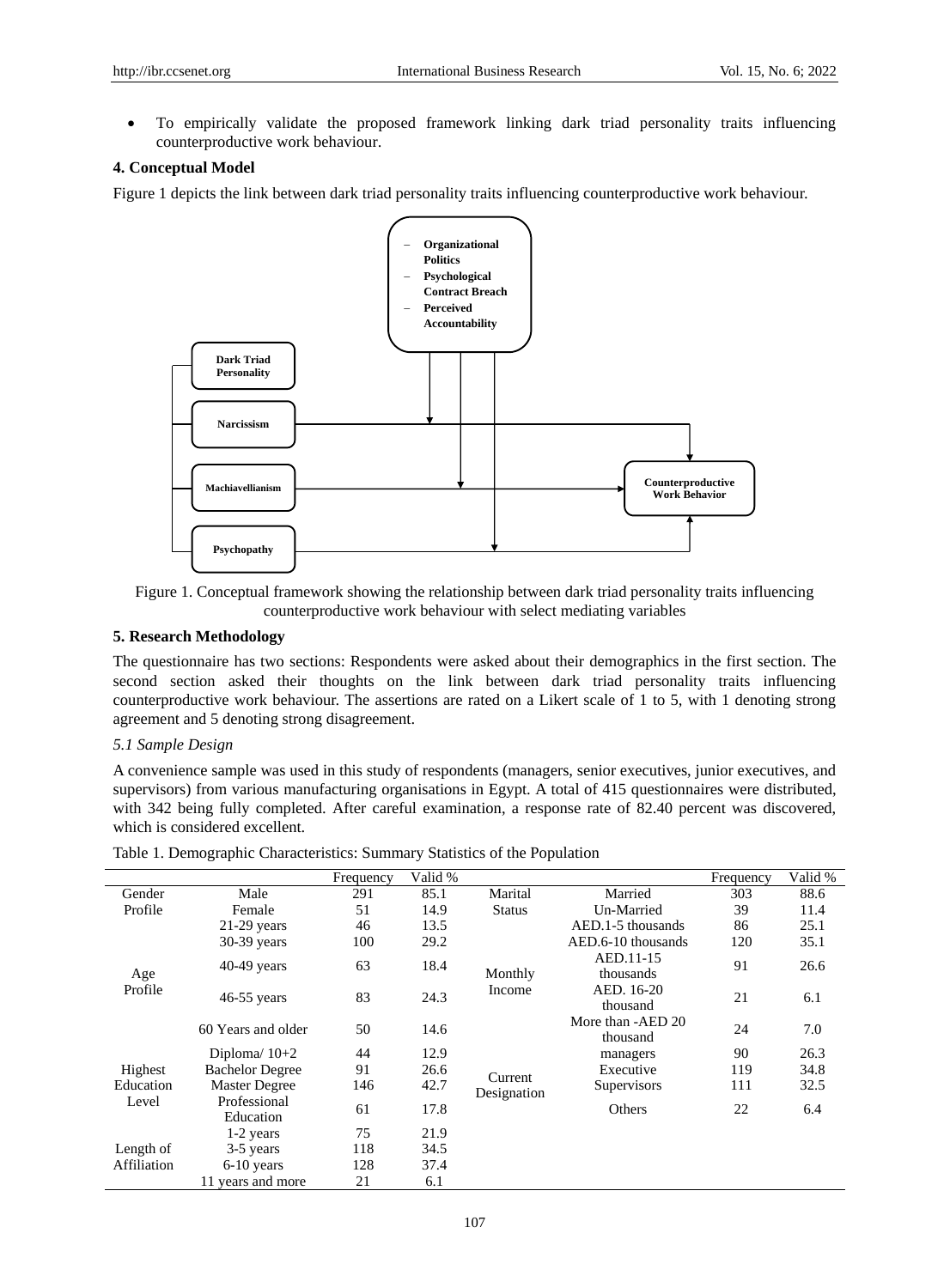### **6. Results and Discussion**

The data were analysed with SPSS version 22. To establish construct validity and Cronbach alpha to check internal consistency, the study uses the exploratory factor analysis method. The potential associations between the variables were discovered using the regression approach.

PCA (Principal Component Analysis) was used for conforming constructs in the EFA (Exploratory Factor Analysis). Hair et al. (1998) state that factor loading more than or equal to 0.30 is deemed to meet the lowest level; factor loading greater or equal to 0.40 is considered relevant; factor loading greater or equal to 0.50 is considered highly significant. A factor loading of 0.50 was utilised as a stopping point for this study.

Table 2 shows the findings of the factor analysis. KMO A component analysis is beneficial for data if the value is between 0.5 and 1.0. The sphericity test by Bartlett reveals the degree of interdependence between the variables. When determining the test's significance level, researchers can learn the outcome. There are likely significant correlations between the variables when the values are minimal (less than 0.05). If the p-value is larger than 0.10, the data may not be suitable for factor analysis to be performed on them. They show that factor analysis is appropriate for this set of data. No item had a loading lower than 0.5, hence all thirty items were confirmed for further analysis.

|                                                     |                          | Factor   | <b>KMO</b> Measure<br>of Sample | <b>Bartlett's Test of</b><br><b>Sphericity</b> |                | <b>Items</b>   | <b>Items</b>     | Cum $%$       |
|-----------------------------------------------------|--------------------------|----------|---------------------------------|------------------------------------------------|----------------|----------------|------------------|---------------|
|                                                     | <b>Variables</b>         | loadings | <b>Adequacy</b><br>(>0.5)       | Chi-Square                                     | Sig.<br>(<.10) | confirmed      | $\bold{dropped}$ | of<br>loading |
|                                                     | $\mathbf{1}$             | .961     |                                 |                                                |                |                |                  |               |
| Narciss<br>ism                                      | $\overline{\mathbf{c}}$  | .821     | .716                            | 1321.53                                        | .000           | $\overline{4}$ | $\boldsymbol{0}$ | 71.228        |
|                                                     | 3                        | .587     |                                 |                                                |                |                |                  |               |
|                                                     | 4                        | .953     |                                 |                                                |                |                |                  |               |
|                                                     | 1                        | .919     |                                 |                                                |                |                |                  |               |
| Machia<br>velliani<br>$\sin$                        | $\overline{c}$           | .762     | .729                            | 1013.37                                        | .000           | $\overline{4}$ | $\boldsymbol{0}$ | 74.684        |
|                                                     | 3                        | .866     |                                 |                                                |                |                |                  |               |
|                                                     | $\overline{4}$           | .901     |                                 |                                                |                |                |                  |               |
|                                                     | $\mathbf{1}$             | .701     |                                 |                                                |                |                |                  |               |
|                                                     | $\overline{\mathbf{c}}$  | .942     | .773                            | 1172.93                                        | .000           | $\overline{4}$ | $\boldsymbol{0}$ | 76.600        |
| Psycho<br>pathy                                     | 3                        | .900     |                                 |                                                |                |                |                  |               |
|                                                     | 4                        | .936     |                                 |                                                |                |                |                  |               |
| Organis<br>Politics<br>Percept<br>ational<br>ion of | $\mathbf{1}$             | .909     |                                 |                                                |                |                |                  |               |
|                                                     | $\overline{c}$           | .733     | .667                            | 711.556                                        | .000           | $\overline{4}$ | $\boldsymbol{0}$ | 63.479        |
|                                                     | 3                        | .598     |                                 |                                                |                |                |                  |               |
|                                                     | 4                        | .905     |                                 |                                                |                |                |                  |               |
|                                                     | $\mathbf{1}$             | .984     |                                 |                                                | .000           |                |                  |               |
| Contrac<br>Psychol<br><b>Breach</b><br>ogical       | $\overline{\mathbf{c}}$  | .865     | .819                            | 2719.56                                        |                | $\overline{4}$ | $\overline{0}$   | 90.136        |
|                                                     | 3                        | .981     |                                 |                                                |                |                |                  |               |
|                                                     | 4                        | .963     |                                 |                                                |                |                |                  |               |
|                                                     | 1                        | .891     |                                 |                                                |                |                |                  |               |
|                                                     | $\frac{2}{3}$            | .890     |                                 |                                                |                |                |                  |               |
| bility                                              |                          | .652     | .723                            | 1539.930                                       | .000           | 5              | $\boldsymbol{0}$ | 69.357        |
| Perceived<br>Accounta                               | $\overline{\mathcal{L}}$ | .866     |                                 |                                                |                |                |                  |               |
|                                                     | 5                        | .841     |                                 |                                                |                |                |                  |               |
|                                                     | 1                        | .840     |                                 |                                                |                |                |                  |               |
|                                                     | $\overline{\mathbf{c}}$  | .835     |                                 |                                                |                |                |                  |               |
| Behaviour<br>Productiv<br>Counter<br>$e$ Work       | 3                        | .691     | .795                            | 676.348                                        | .000           | 5              | $\boldsymbol{0}$ | 59.774        |
|                                                     | $\overline{\mathcal{L}}$ | .842     |                                 |                                                |                |                |                  |               |
|                                                     | 5                        | .631     |                                 |                                                |                |                |                  |               |

Table 2. Results of EFA

*6.1 Reliability Analysis*

The questionnaire's internal consistency was established by computing Cronbach Alpha to determine its dependability. A lower alpha value is acceptable for new scales, according to Nunally and Bernstein (1994), who recommends using an alpha value as low as 0.60. Otherwise, the requirement of an internally consistent established scale with an alpha value of 0.70 is frequently used. The study's Cronbach's alpha cutoff value is 0.7.

Table 3's Cronbach's alpha values are over the cutoff value of 0.7, which is acceptable. With a Cronbach's alpha value of 0.963, the questionnaire's overall reliability is demonstrated.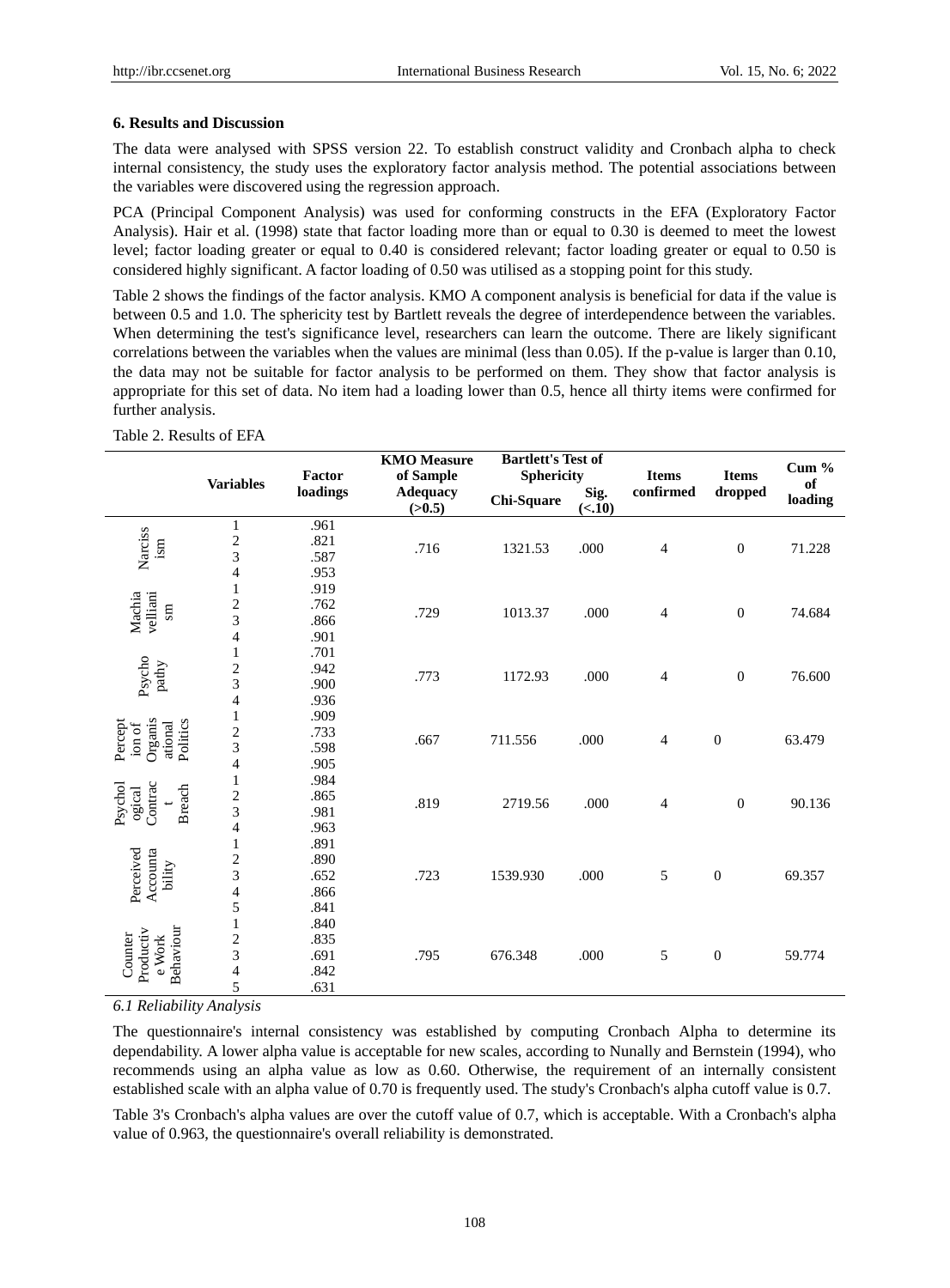## Table 3. Results of the Reliability Examination

|                | <b>Independent Variable</b>              | <b>Cronbach Alpha</b> |
|----------------|------------------------------------------|-----------------------|
|                | Narcissism                               | .848                  |
|                | Machiavellianism                         | .882                  |
|                | Psychopathy                              | .893                  |
| $\overline{4}$ | Perception of Organisational Politics    | .793                  |
| 5              | <b>Psychological Contract Breach</b>     | .962                  |
| 6              | Perceived Accountability                 | .889                  |
|                | <b>Counter Productive Work Behaviour</b> | .827                  |
|                | Overall Reliability of the Questionnaire | .963                  |

*6.2 Regression Analysis and Sobel Test*

The dependent and independent variables are subjected to regression analysis to determine the predictor-criterion relationship. It was done to see if there was a correlation between the independent factors (Narcissism, Machiavellianism, and Psychopathy) and the dependent variable (Counter-Productive Work Behaviour) with mediating variables (Perception of Organisational Politics, Psychological Contract Breach, and Perceived Accountability).

6.2.1 Psychological Contract Breach (PCB) As Mediator Variable Between Narcissism and Counterproductive Work Behaviour

From Table 4, in order to understand the extent to which the variability of the dependent variable is explained by the independent variable, R2 is used. In this aspect, 60.1% of the variability of counterproductive work behaviour and 57.5% variability of Psychological Contract Breach (PCB) were explained by the independent variable, Narcissism. Additionally, 78.8% of the variability of counterproductive work behaviour was explained by Narcissism (NRSCM) and Psychological Contract Breach (PCB) while regressing them together as independent variables.

Table 4 displays that the independent variable (narcissism) is significantly related with the dependent variable (counterproductive work behaviour) (t = 24.039, p < .001). The independent variable (narcissism) is also significantly related to the mediating variable psychological contract breach. (t = 21.440, p < .001). Table 4 also indicates that while controlling for the independent variable (narcissism), the mediating variable (Psychological contract breach) is significantly related to the dependent variable (counterproductive work behaviour) (t = 15.923, p < .001). It shows that the unstandardized coefficients (B) value .601, .875, and .401 are statistically significant

Table 4. Regression Analysis of Narcissism (NRSCM) and Psychological Contract Breach (PCB) on counterproductive work behaviour (CPWB)

| <b>Regression Analysis</b>                                                                  | R-Square |              | Unstandardized<br>Coefficients |            | Standardized<br>Coefficients |        | Sig. | 95.0%<br>Confidence<br>Interval for B |                |
|---------------------------------------------------------------------------------------------|----------|--------------|--------------------------------|------------|------------------------------|--------|------|---------------------------------------|----------------|
|                                                                                             |          |              | B                              | Std. Error | Beta                         |        |      | Lower<br><b>Bound</b>                 | Upper<br>Bound |
| <b>Regression of Narcissism</b><br>(NRSCM) on<br>counterproductive work<br>behaviour (CPWB) | .630     | <b>NRSCM</b> | .601                           | .025       | .793                         | 24.039 | .000 | .601                                  | .025           |
| <b>Regression of Narcissism</b><br>(NRSCM) on Psychological<br>Contract Breach (PCB)        | .575     | <b>NRSCM</b> | .875                           | .041       | .758                         | 21.440 | .000 | .794                                  | .955           |
| <b>Regression of Narcissism</b><br>(NRSCM) and Psychological                                |          | <b>NRSCM</b> | .251                           | .029       | .331                         | 8.620  | .000 | .193                                  | .308           |
| Contract Breach (PCB) on<br>counterproductive work<br>behaviour (CPWB)                      | .788     | <b>PCB</b>   | .401                           | .025       | .611                         | 15.923 | .000 | .352                                  | .451           |

- Following the confirmation of the three mediation requirements, additionally, the Sobel test has also been used to inspect if the mediating variable (PCB) is statistically significant.

Narcissism, unstandardized coefficients = .875 and their standard errors = .041 as found in table 4

Psychological contract breach (PCB), unstandardized coefficients = .401 and their standard errors = .025 as found in table 4.

First, Narcissism was a statistically significantly related with counterproductive work behaviour ( $b = .601$ , beta = .793, t = 24.039,  $p < .01$ ). Then, in the regression analysis, the Mediator variable, psychological contract breach (PCB), was added, Narcissism was still a significantly related with counterproductive work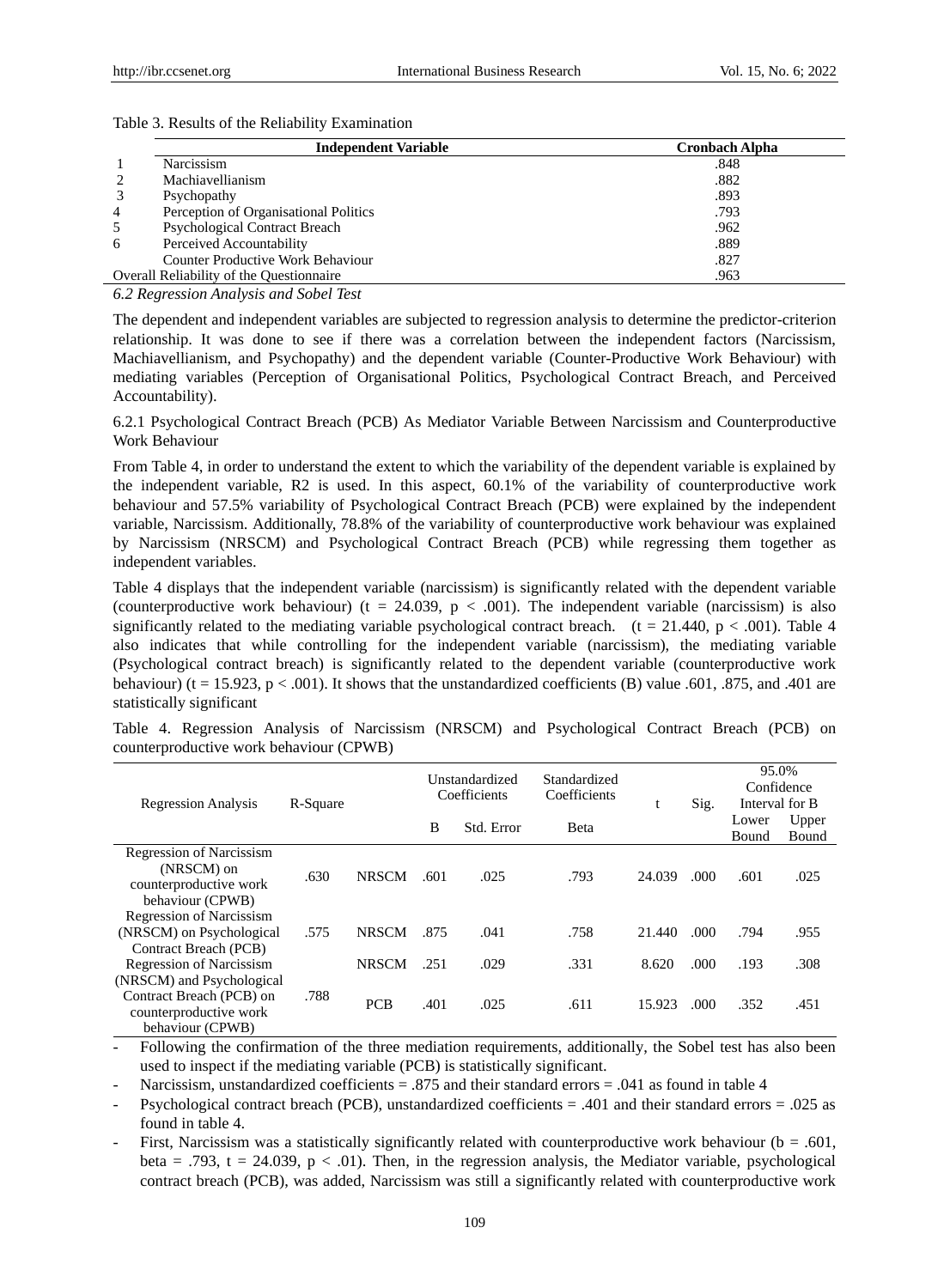behaviour (b = .251, beta = .331, t= 8.62, p < .001). Subsequently, the mediator variable, psychological contract breach (PCB), emerged as a significant influencer of counterproductive work behaviour ( $b = .401$ , beta = .611, t = 15.923, p < .001; 95% CI = .352 to .451).

- The Sobel test was used to see if psychological contract breach (PCB) substantially mediated the association between narcissism and CPWB, in order to learn more about the mediator. The findings show that psychological contract breach (PCB) mediates the connection between narcissism and CPWB ( $Z = 12.823$ ,  $p$ < .001). The obtained z score ( $Z = 12.823$  at  $p$ <.001) is statistically significant because it goes well outside z critical values of  $\pm 2.58$ .

## 6.2.2 Psychological Contract Breach (PCB) As Mediator Variable Between Psychopathy and Counterproductive Work Behaviour

From Table 5, in order to understand the extent to which the variability of the dependent variable is explained by the independent variable, R2 is used. In this aspect, 76.9% of the variability of counterproductive work behaviour and 67.3% variability of Psychological Contract Breach (PCB) were explained by the independent variable, Psychopathy (PSY). Additionally, 83.1% of the variability of counterproductive work behaviour was explained by Psychopathy (PSY) and psychological Contract Breach (PCB) while regressing them together as independent variables.

Table 5 demonstrates a significant relationship between the independent variable Psychopathy (PSY) and the dependent variable (counterproductive work behaviour) ( $t = 33.647$ ,  $p < .001$ ). The independent variable Psychopathy (PSY) is also significantly related to the mediating variable psychological contract breach. ( $t =$ 26.444,  $p < .001$ ). While controlling for the independent variable Psychopathy (PSY), Table 5 shows that the mediating variable (PCB) is significantly related to the dependent variable (counterproductive work behaviour) (t  $= 11.091$ ,  $p < .001$ ). It shows that the unstandardized coefficients (B) value .639, .910 and .285 are statistically significant.

|                                 |          |            |      | Unstandardized | Standardized |        |       | 95.0% Confidence |                |  |
|---------------------------------|----------|------------|------|----------------|--------------|--------|-------|------------------|----------------|--|
| <b>Regression Analysis</b>      | R-Square |            |      | Coefficients   | Coefficients |        | Sig.  |                  | Interval for B |  |
|                                 |          |            | B    | Std. Error     | <b>B</b> eta | υ      |       | Lower            | Upper          |  |
|                                 |          |            |      |                |              |        |       | Bound            | <b>Bound</b>   |  |
| Regression of Psychopathy       |          |            |      |                |              |        |       |                  |                |  |
| (PSY) on counterproductive      | .769     | <b>PSY</b> | .639 | .019           | .877         | 33.647 | .000. | .602             | .677           |  |
| work behaviour (CPWB)           |          |            |      |                |              |        |       |                  |                |  |
| Regression of Psychopathy       |          |            |      |                |              |        |       |                  |                |  |
| (PSY) on psychological contract | .673     | <b>PSY</b> | .910 | .034           | .820         | 26.444 | .000. | .842             | .978           |  |
| breach (PCB)                    |          |            |      |                |              |        |       |                  |                |  |
| Regression of Psychopathy       |          | <b>PSY</b> | .380 | .028           | .521         | 13.336 | .000. | .324             | .436           |  |
| (PSY) and psychological         |          |            |      |                |              |        |       |                  |                |  |
| contract breach (PCB) on        | .831     | <b>PCB</b> |      | .026           |              | 11.091 |       |                  |                |  |
| counterproductive work          |          |            | .285 |                | .434         |        | .000  | .234             | .335           |  |
| behaviour (CPWB)                |          |            |      |                |              |        |       |                  |                |  |

Table 5. Regression Analysis of Psychopathy (PSY) and Psychological Contract Breach (PCB) on counterproductive work behaviour (CPWB)

- Following the confirmation of the three mediation requirements, additionally, The Sobel test was also employed to determine the statistical significance of the mediating variable (psychological contract breach).

- For Psychopathy (PSY), unstandardized coefficients = .910 and their standard errors = .034 as found in table 5

- For Psychological contract breach (PCB), unstandardized coefficients = .285 and their standard errors = .026 as found in table 5

- First, Psychopathy (PSY) was a statistically significantly related with counterproductive work behaviour (b)  $= .639$ , beta  $= .877$ ,  $t = 33.647$ ,  $p < .01$ ). Then, in the regression analysis, the Mediator variable, psychological contract breach (PCB), was added, Psychopathy (PSY) was still a significantly related with counterproductive work behaviour (b = .380, beta = .521, t= 13.336, p < .001). Subsequently, the mediator variable, psychological contract breach (PCB), emerged as a significant influencer of counterproductive work behaviour (b = .285, beta = .434, t = 11.091,  $p < .001$ ; 95% CI = .234 to .335).
- The Sobel test was used to see if psychological contract breach (PCB) substantially mediated the association between psychopathy and CPWB, in order to learn more about the mediator. The findings show that psychological contract breach (PCB) mediates the connection between psychopathy and CPWB ( $Z = 10.144$ ,  $p < .001$ ). The obtained z score (Z = 10.144 at  $p < .001$ ) is statistically significant because it goes well outside z critical values of  $\pm 2.58$ .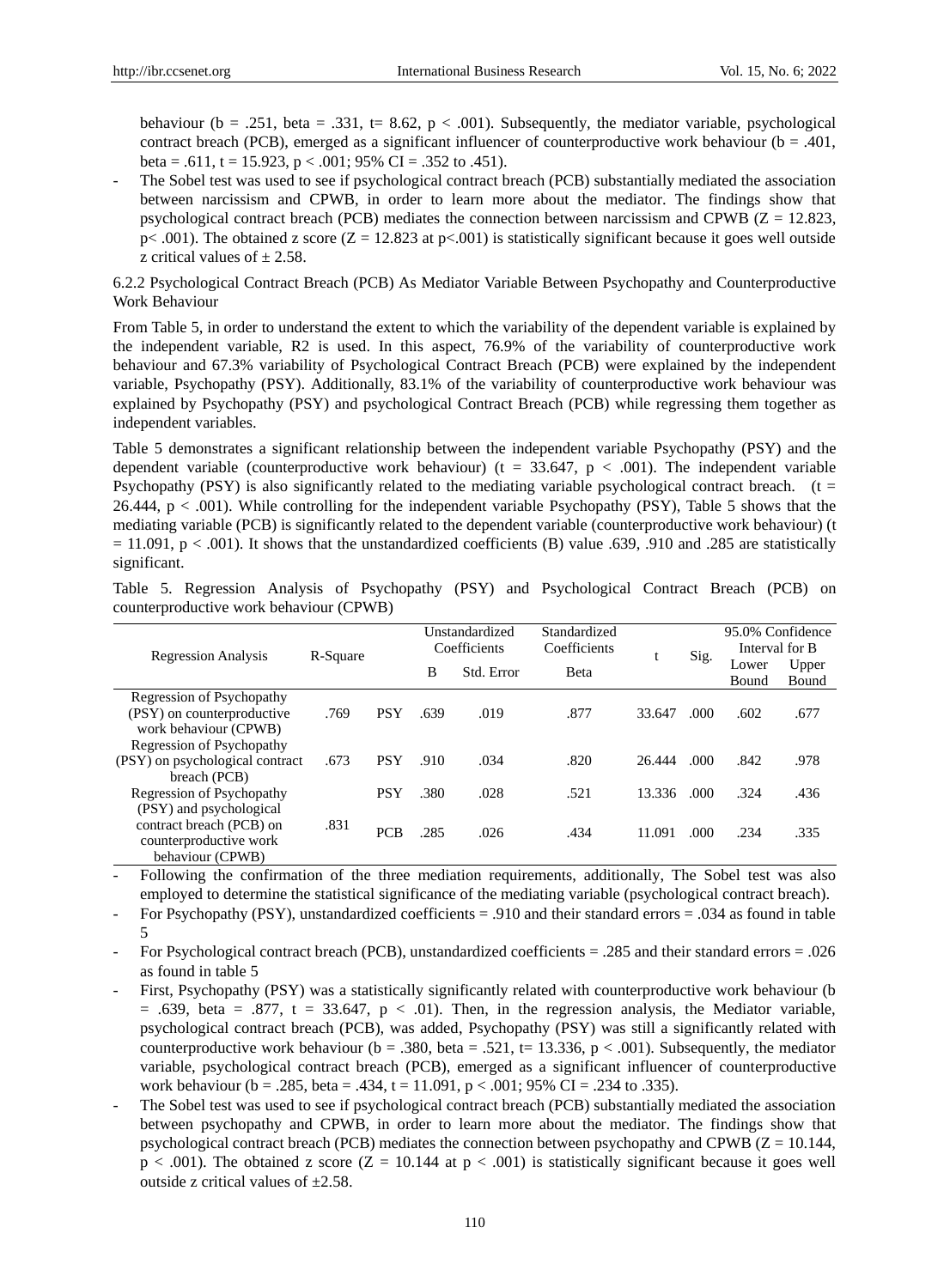-

6.2.3 Psychological Contract Breach (PCB) As Mediator Variable Between Machiavellianism (MCVLM) And Counterproductive Work Behaviour (CPWB)

From Table 6, in order to understand the extent to which the variability of the dependent variable is explained by the independent variable, R2 is used. In this aspect, 43.3% of the variability of counterproductive work behaviour and 18.2% variability of Psychological Contract Breach (PCB) were explained by the independent variable, Machiavellianism (MCVLM). Additionally, 84.5% of the variability of counterproductive work behaviour was explained by Machiavellianism (MCVLM) and psychological Contract Breach (PCB) while regressing them together as independent variables.

Table 6 displays that the independent variable Machiavellianism (MCVLM) is significantly related to the dependent variable (counterproductive work behaviour) ( $t = 16.107$ ,  $p < .001$ ). The independent variable Machiavellianism (MCVLM) is also significantly related to the mediating variable psychological contract breach.  $(t = 8.709, p < .001)$ . Although controlling for the independent variable, Machiavellianism (MCVLM), Table 6 shows that the mediating variable (psychological contract breach) is significantly related with the dependent variable (counterproductive work behaviour) (t = 29.965,  $p < .001$ ). It shows that the values of the unstandardized coefficients .433, .182 and .845 are statistically significant.

Table 6. Regression Analysis of Machiavellianism (MCVLM) and psychological contract breach (PCB) on counterproductive work behaviour

| <b>Regression Analysis</b>                                                                             | R-Square |              |      | Unstandardized<br>Coefficients | Standardized<br>Coefficients | t      | Sig.  | 95.0%<br>Confidence<br>Interval for B |                |
|--------------------------------------------------------------------------------------------------------|----------|--------------|------|--------------------------------|------------------------------|--------|-------|---------------------------------------|----------------|
|                                                                                                        |          |              | B    | Std. Error                     | Beta                         |        |       | Lower<br>Bound                        | Upper<br>Bound |
| Regression of<br>Machiavellianism<br>(MCVLM) on<br>counterproductive work<br>behaviour (CPWB)          | .433     | <b>MCVLM</b> | .519 | .032                           | .658                         | 16.107 | .000. | .455                                  | .582           |
| Regression of<br>Machiavellianism<br>(MCVLM) on psychological<br>contract breach (PCB)                 | .182     | <b>MCVLM</b> | .512 | .059                           | .427                         | 8.709  | .000  | .397                                  | .628           |
| Regression of<br>Machiavellianism                                                                      |          | <b>MCVLM</b> | .280 | .019                           | .355                         | 14.981 | .000. | .243                                  | .316           |
| (MCVLM) and<br>psychological contract<br>breach (PCB) on<br>counterproductive work<br>behaviour (CPWB) | .845     | <b>PCB</b>   | .466 | .016                           | .710                         | 29.965 | .000. | .436                                  | .497           |

- Following the confirmation of the three mediation requirements, additionally, The Sobel test was also employed to determine the statistical significance of the mediating variable (psychological contract breach).

- For Machiavellianism (MCVLM), unstandardized coefficients = .512 and their standard errors = .059 as found in table 6
- For Psychological contract breach (PCB), unstandardized coefficients = .466 and their standard errors = .016 as found in table 6
- First, Machiavellianism (MCVLM) was a statistically significantly related with the counterproductive work behaviour (b = .519, beta = .658, t = 16.107, p < .01). Then, in the regression analysis, the Mediator variable, psychological contract breach (PCB), was added, Machiavellianism (MCVLM) was still significantly related with the counterproductive work behaviour ( $b = .280$ , beta = .355, t= 14.981, p < .001). Subsequently, the mediator variable, psychological contract breach (PCB), emerged as a significant influencer of counterproductive work behaviour ( $b = .466$ , beta = .710, t = 29.965, p < .001; 95% CI = .436 to .497).
- The Sobel test was used to see if psychological contract breach (PCB) substantially mediated the association between Machiavellianism (MCVLM) and CPWB, in order to learn more about the mediator. The findings show that psychological contract breach (PCB) mediates the connection between Machiavellianism (MCVLM) and CPWB ( $Z = 10.144$ ,  $p < .001$ ). The obtained z score ( $Z = 8.32$  at  $p < .001$ ) is statistically significant because it goes well outside z critical values of  $\pm$ 2.58.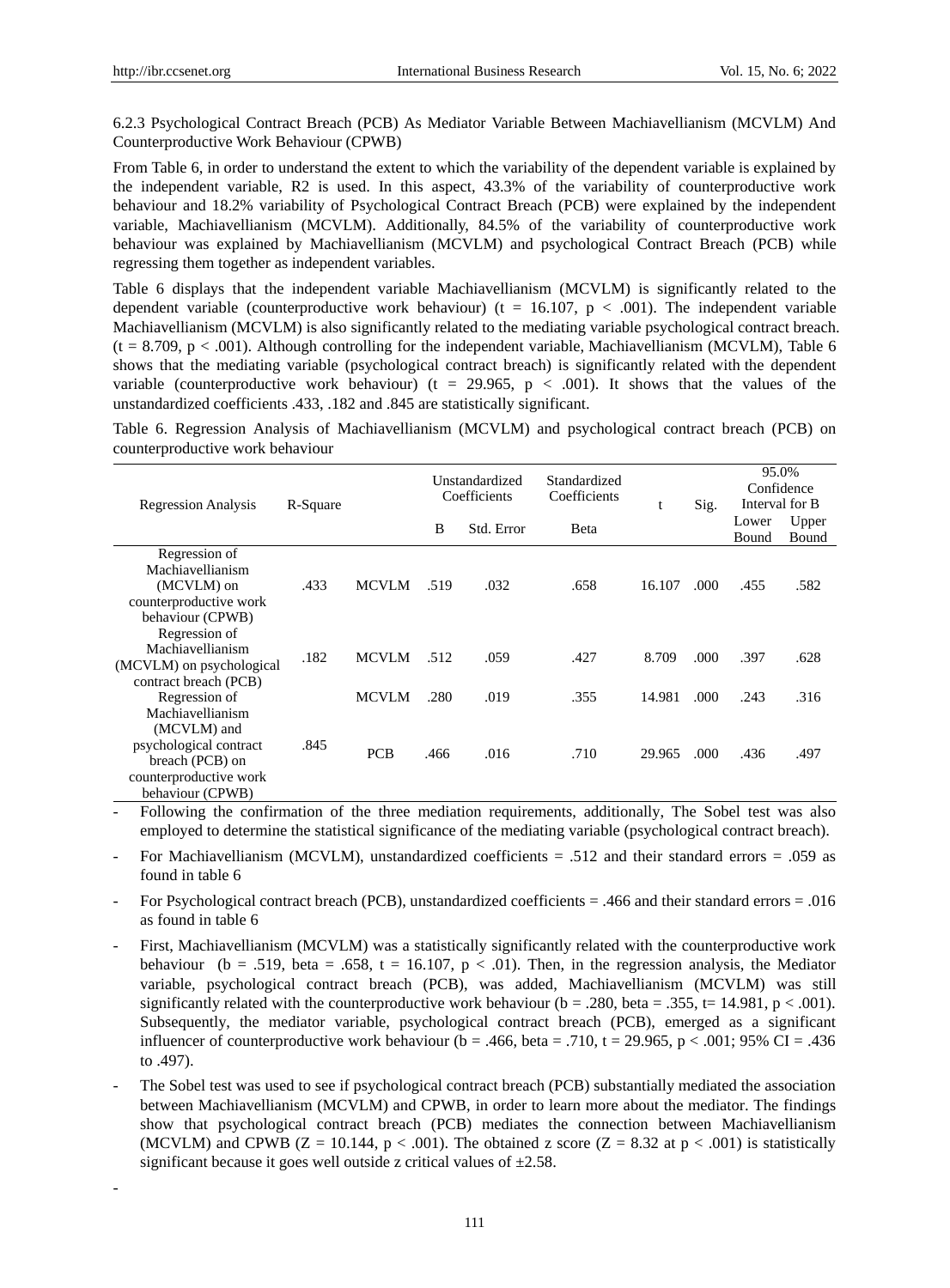6.2.4 Perceptions of Organizational Politics (POPS) As Mediator Variable Between Narcissism and Counterproductive Work Behaviour

From Table 7, in order to understand the extent to which the variability of the dependent variable is explained by the independent variable, R2 is used. In this aspect, 63% of the variability of counterproductive work behaviour and 64.3% variability of Perceptions of Organizational Politics (POPS) were explained by the independent variable, Narcissism (NRSCM). Additionally, 76.2% of the variability of counterproductive work behaviour was explained by Narcissism (NRSCM) and Perceptions of Organizational Politics (POPS) while regressing them together as independent variables.

Table 7 displays that the independent variable Narcissism (NRSCM) is significantly related with the dependent variable (counterproductive work behaviour) ( $t = 24.039$ ,  $p < .001$ ). The independent variable Narcissism (NRSCM) is also significantly related with the mediating variable Perceptions of Organizational Politics (POPS).  $(t = 24.755, p < .001)$ . Table 7 also shows that the mediating variable, Perceptions of Organizational Politics (POPS) is significantly related with the dependent variable counterproductive work behaviour ( $t = 13.718$ , p < .001) when the independent variable Narcissism (NRSCM) is controlled for. It shows that the unstandardized coefficients (B) values .630, .643 and .762 are statistically significant.

Table 7. Regression Analysis of Narcissism (NRSCM) and Perceptions of Organizational Politics (POPS) on counterproductive work behaviour (CPWB)

| <b>Regression Analysis</b>                                                                               | R-Square |              | Unstandardized<br>Coefficients |            | Standardized<br>Coefficients |        | Sig. | 95.0%<br>Confidence<br>Interval for B |                |
|----------------------------------------------------------------------------------------------------------|----------|--------------|--------------------------------|------------|------------------------------|--------|------|---------------------------------------|----------------|
|                                                                                                          |          |              | B                              | Std. Error | Beta                         |        |      | Lower<br>Bound                        | Upper<br>Bound |
| <b>Regression of Narcissism</b><br>(NRSCM) on<br>counterproductive work<br>behaviour (CPWB)              | .630     | <b>NRSCM</b> | .601                           | .025       | .793                         | 24.039 | .000 | .552                                  | .651           |
| <b>Regression of Narcissism</b><br>(NRSCM) on Perceptions of<br><b>Organizational Politics</b><br>(POPS) | .643     | <b>NRSCM</b> | .794                           | .032       | .802                         | 24.755 | .000 | .731                                  | .857           |
| <b>Regression of Narcissism</b><br>(NRSCM) and Perceptions                                               |          | <b>NRSCM</b> | .231                           | .034       | .305                         | 6.879  | .000 | .165                                  | .297           |
| of Organizational Politics<br>(POPS) on<br>counterproductive work<br>behaviour (CPWB)                    | .762     | <b>POPS</b>  | .466                           | .034       | .609                         | 13.718 | .000 | .399                                  | .533           |

- Following the confirmation of the three mediation requirements, additionally, the Sobel test has also been used to examine if the mediating variable, Perceptions of Organizational Politics (POPS), is statistically significant.

- For Narcissism (NRSCM), unstandardized coefficients = .794 and their standard errors = .032 as found in table 7
- For Perceptions of Organizational Politics (POPS), unstandardized coefficients = .466 and their standard errors = .034 as found in table 7
- First, NRSCM (narcissism) was found to be a statistically significantly related with CPWB ( $b = .601$ , beta  $=$ .793, t = 24.039, p.01). When the mediator variable Perceptions of Organizational Politics (POPS) was added to the regression analysis, Narcissism (NRSCM) remained a significantly related variable with the CPWB (b = 231, beta = 305, t= 6.879, p.001). Perceptions of Organizational Politics (POPS), subsequently, emerged as a significantly associated variable with the CPWB ( $b = .466$ , beta = .609, t = 13.718, p < .001; 95% CI = .399 to .533).
- The Sobel test was used to see if Perceptions of Organizational Politics (POPS) significantly mediated the association between Narcissism (NRSCM) and CPWB, in order to learn more about the mediator. The findings showed that Perceptions of Organizational Politics (POPS) mediates the association between Narcissism (NRSCM) and CPWB ( $Z = 11.998$ ,  $p < .001$ ). Because the computed z score ( $Z = 11.998$  at p  $< .001$ ) falls well outside the z critical value of  $\pm 2.58$ , it implies that the result is statistically significant.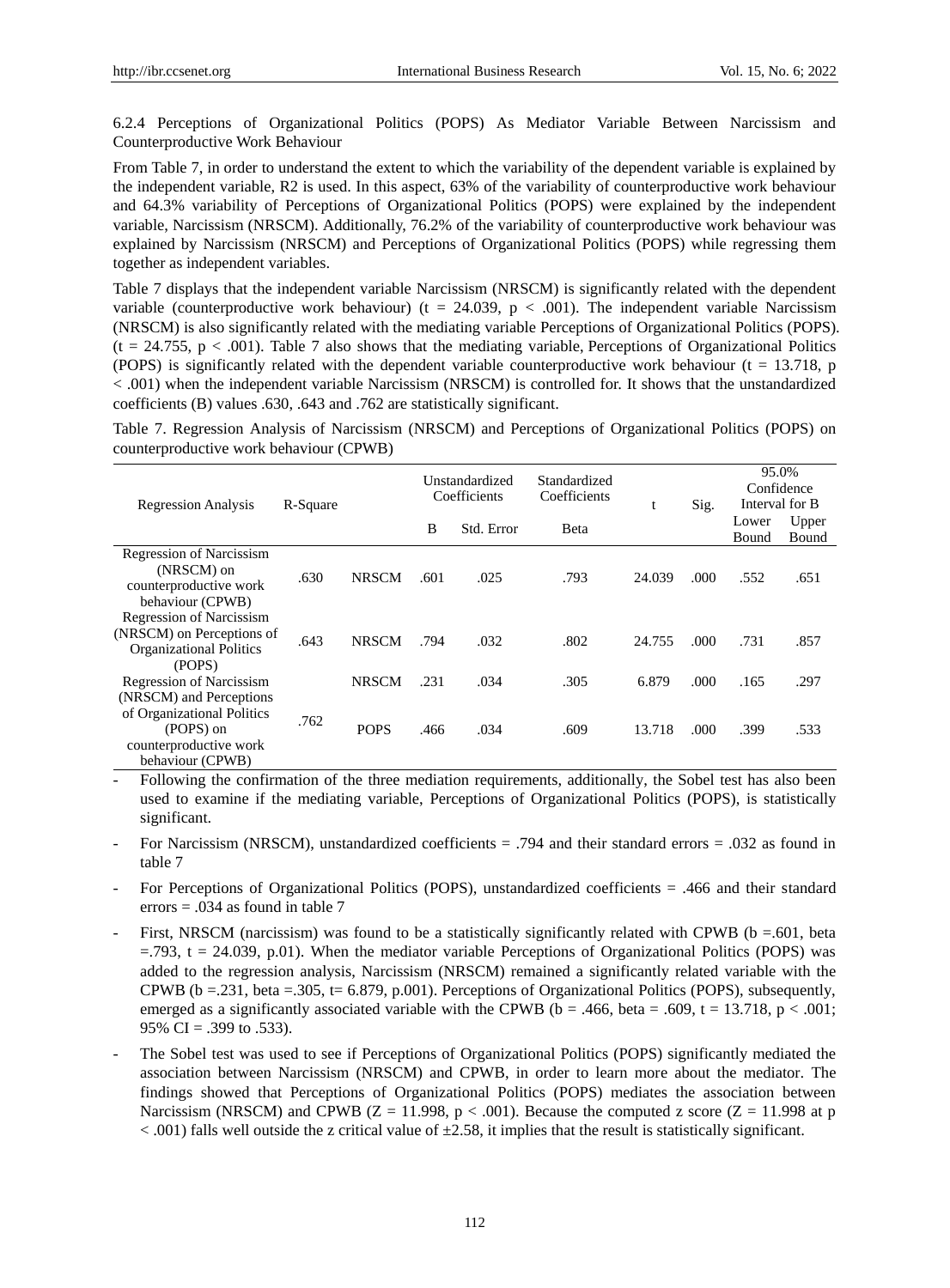6.2.5 Perceptions of Organizational Politics (POPS) As Mediator Variable Between Psychopathy (PSY) And Counterproductive Work Behaviour (CPWB)

From Table 8, in order to understand the extent to which the variability of the dependent variable is explained by the independent variable,  $R^2$  is used. In this aspect, 76.9% of the variability of counterproductive work behaviour and 78% variability of Perceptions of Organizational Politics (POPS) were explained by the independent variable, Psychopathy (PSY). Additionally, 79.7% of the variability of counterproductive work behaviour was explained by Psychopathy (PSY) and Perceptions Of Organizational Politics (POPS) while regressing them together as independent variables.

Table 8 displays that the independent variable, Psychopathy (PSY) is significantly associated with the dependent variable (counterproductive work behaviour) ( $t = 33.647$ ,  $p < .001$ ). The independent variable Psychopathy (PSY) is also significantly related to the mediating variable Perceptions of Organizational Politics (POPS).  $(t =$ 34.708, p < .001). Table 8 shows that, when the independent variable Psychopathy (PSY) is controlled for, the mediating variable Perceptions of Organizational Politics (POPS) is significantly related with the dependent variable counterproductive work behaviour ( $t = 6.899$ ,  $p < .001$ ). It shows that the unstandardized coefficients (B) value .769, .780 and .797 are statistically significant.

Table 8. Regression Analysis of Psychopathy (PSY) and Perceptions of Organizational Politics (POPS) on counterproductive work behaviour (CPWB)

| <b>Regression Analysis</b>                                                                                  | R-Square |             |      | Unstandardized<br>Coefficients | Standardized<br>Coefficients | t      | Sig. | 95.0%<br>Confidence<br>Interval for B |                |
|-------------------------------------------------------------------------------------------------------------|----------|-------------|------|--------------------------------|------------------------------|--------|------|---------------------------------------|----------------|
|                                                                                                             |          |             | B    | Std. Error                     | Beta                         |        |      | Lower<br><b>Bound</b>                 | Upper<br>Bound |
| Regression of Psychopathy<br>(PSY) on counterproductive<br>work behaviour (CPWB)                            | .769     | <b>PSY</b>  | .639 | .019                           | .877                         | 33.647 | .000 | .602                                  | .677           |
| Regression of Psychopathy<br>(PSY) on Perceptions of<br>Organizational Politics (POPS)                      | .780     | <b>PSY</b>  | .841 | .024                           | .883                         | 34.708 | .000 | .793                                  | .888           |
| Regression of Psychopathy                                                                                   |          | <b>PSY</b>  | .408 | .038                           | .560                         | 10.740 | .000 | .333                                  | .483           |
| (PSY) and Perceptions of<br>Organizational Politics (POPS)<br>on counterproductive work<br>behaviour (CPWB) | .797     | <b>POPS</b> | .275 | .040                           | .359                         | 6.899  | .000 | .197                                  | .354           |

- Following the confirmation of the three mediation requirements, additionally, the Sobel test has also been used to examine if the mediating variable, Perceptions of Organizational Politics (POPS), is statistically significant.

- For Psychopathy (PSY), unstandardized coefficients = .841 and their standard errors = .024 as found in table 8
- For Perceptions of Organizational Politics (POPS), unstandardized coefficients = .275 and their standard errors  $= .040$  as found in table 8.
- To begin with, psychopathy (PSY) was found to be a significant determinant of CPWB ( $b = .639$ , beta = .877, t = 33.647, p < .01). Next, When the mediator variable Perceptions of Organizational Politics (POPS) was added to the regression analysis, Psychopathy (PSY) remained a significantly related variable with the CPWB (b = .408, beta = .560, t= 10.740,  $p < .001$ ). subsequently, the mediator variable, Perceptions of Organizational Politics (POPS), emerged as a significant influencer of counterproductive work behaviour (b  $= .275$ , beta  $= .359$ ,  $t = 6.899$ ,  $p < .001$ ; 95% CI  $= .197$  to .354).
- The Sobel test was used to see if Perceptions of Organizational Politics (POPS) significantly mediated the association between Psychopathy (PSY) and CPWB, in order to learn more about the mediator. The findings showed that Perceptions of Organizational Politics (POPS) significantly mediates the association between Psychopathy (PSY) and CPWB ( $Z = 6.746$ ,  $p < .001$ ). Because the computed z score ( $Z = 6.746$  at  $p < .001$ ) falls well outside the z critical value of  $\pm$ 2.58, it implies that the result is statistically significant.

6.2.6 Perceptions Of Organizational Politics (POPS) As Mediator Variable Between Machiavellianism (MCVLM) And Counterproductive Work Behaviour (CPWB)

From Table 9, in order to understand the extent to which the variability of the dependent variable is explained by the independent variable,  $R^2$  is used. In this aspect, 43.3% of the variability of counterproductive work behaviour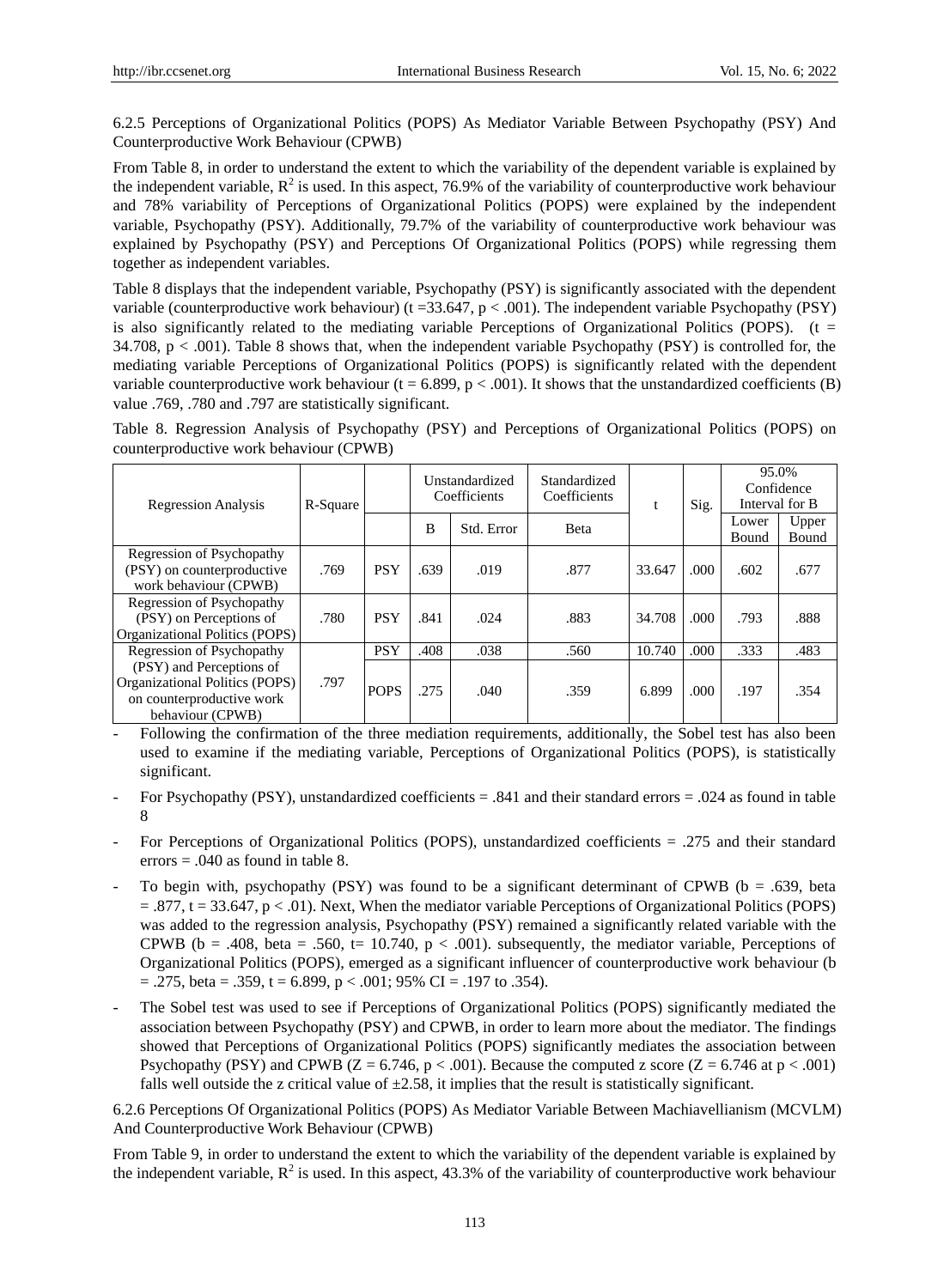and 18.7% variability of Perceptions of Organizational Politics (POPS) were explained by the independent variable, Machiavellianism (MCVLM). Additionally, 83.1% of the variability of counterproductive work behaviour was explained by Machiavellianism (MCVLM) and Perceptions of Organizational Politics (POPS) while regressing them together as independent variables.

Table 9 displays that the independent variable Machiavellianism (MCVLM) is significantly related to the dependent variable (counterproductive work behaviour) (t =16.107,  $p < .001$ ). The independent variable Machiavellianism (MCVLM) is also significantly related to the mediating variable Perceptions of Organizational Politics (POPS). (t = 8.837, p < .001). Table 9 also shows that the mediating variable, Perceptions of Organizational Politics (POPS) is significantly related with the dependent variable counterproductive work behaviour ( $t = 28.291$ ,  $p < .001$ ) when the independent variable, Machiavellianism (MCVLM) is controlled for. It shows that the values of the unstandardised coefficients .433, .187, and .831 are statistically significant.

Table 9. Regression Analysis of Machiavellianism (MCVLM) and Perceptions of Organizational Politics (POPS) on counterproductive work behaviour (CPWB)

| <b>Regression Analysis</b>                                                                                   | R-Square |              |      | Unstandardized<br>Coefficients | Standardized<br>Coefficients | t      | Sig. | 95.0%<br>Confidence<br>Interval for B |                |
|--------------------------------------------------------------------------------------------------------------|----------|--------------|------|--------------------------------|------------------------------|--------|------|---------------------------------------|----------------|
|                                                                                                              |          |              | B    | Std. Error                     | <b>B</b> eta                 |        |      | Lower<br><b>Bound</b>                 | Upper<br>Bound |
| Regression of<br>Machiavellianism (MCVLM)<br>on counterproductive work<br>behaviour (CPWB)                   | .433     | <b>MCVLM</b> | .519 | .032                           | .658                         | 16.107 | .000 | .455                                  | .582           |
| Regression of<br>Machiavellianism (MCVLM)<br>on Perceptions of<br><b>Organizational Politics</b><br>(POPS)   | .187     | <b>MCVLM</b> | .445 | .050                           | .432                         | 8.837  | .000 | .346                                  | .544           |
| Regression of<br>Machiavellianism (MCVLM)                                                                    |          | <b>MCVLM</b> | .280 | .020                           | .355                         | 14.362 | .000 | .242                                  | .318           |
| and Perceptions of<br><b>Organizational Politics</b><br>(POPS) on counterproductive<br>work behaviour (CPWB) | .831     | <b>POPS</b>  | .536 | .019                           | .700                         | 28.291 | .000 | .499                                  | .573           |

- Following the confirmation of the three mediation requirements, additionally, the Sobel test has also been used to examine if the mediating variable, Perceptions of Organizational Politics (POPS), is statistically significant.

- For MCVLM, unstandardized coefficients  $= .445$  and their standard errors  $= .050$  as found in table 9
- For POPS, unstandardized coefficients = .536 and their standard errors = .019 as found in table 9
- First, Machiavellianism (MCVLM) was found to be a statistically significantly related with counterproductive work behaviour (b = .519, beta = .432, t = 8.837, p < .01). Next, When the mediator variable Perceptions of Organizational Politics (POPS) was added to the regression analysis, Machiavellianism (MCVLM) remained a significantly related variable with the CPWB ( $b = .280$ , beta  $= .355$ , t= 14.362, p < .001). subsequently, the mediator variable, Perceptions of Organizational Politics (POPS), emerged as a significant influencer of counterproductive work behaviour ( $b = .536$ , beta = .700, t = 28.291,  $p < .001$ ; 95% CI = .499 to .573).
- The Sobel test was used to see if Perceptions of Organizational Politics (POPS) significantly mediated the association between Machiavellianism (MCVLM) and CPWB, in order to learn more about the mediator. The findings showed that Perceptions of Organizational Politics (POPS) significantly mediates the association between Machiavellianism (MCVLM) and CPWB ( $Z = 8.487$ ,  $p < .001$ ). Because the computed z score ( $Z = 8.487$  at  $p < .001$ ) falls well outside the z critical value of  $\pm 2.58$ , it indicates a statistically significant result.

6.2.7 Perceived Accountability (PACNT) As Mediator Variable Between Narcissism (NRSCM) And Counterproductive Work Behaviour (CPWB)

From Table 10, to see how much the independent variable explains the dependent variable's variability,  $R^2$  is used. In this aspect, 63% of the variability of counterproductive work behaviour and 19.2% variability of Perceived Accountability (PACNT) were explained by the independent variable, Narcissism (NRSCM).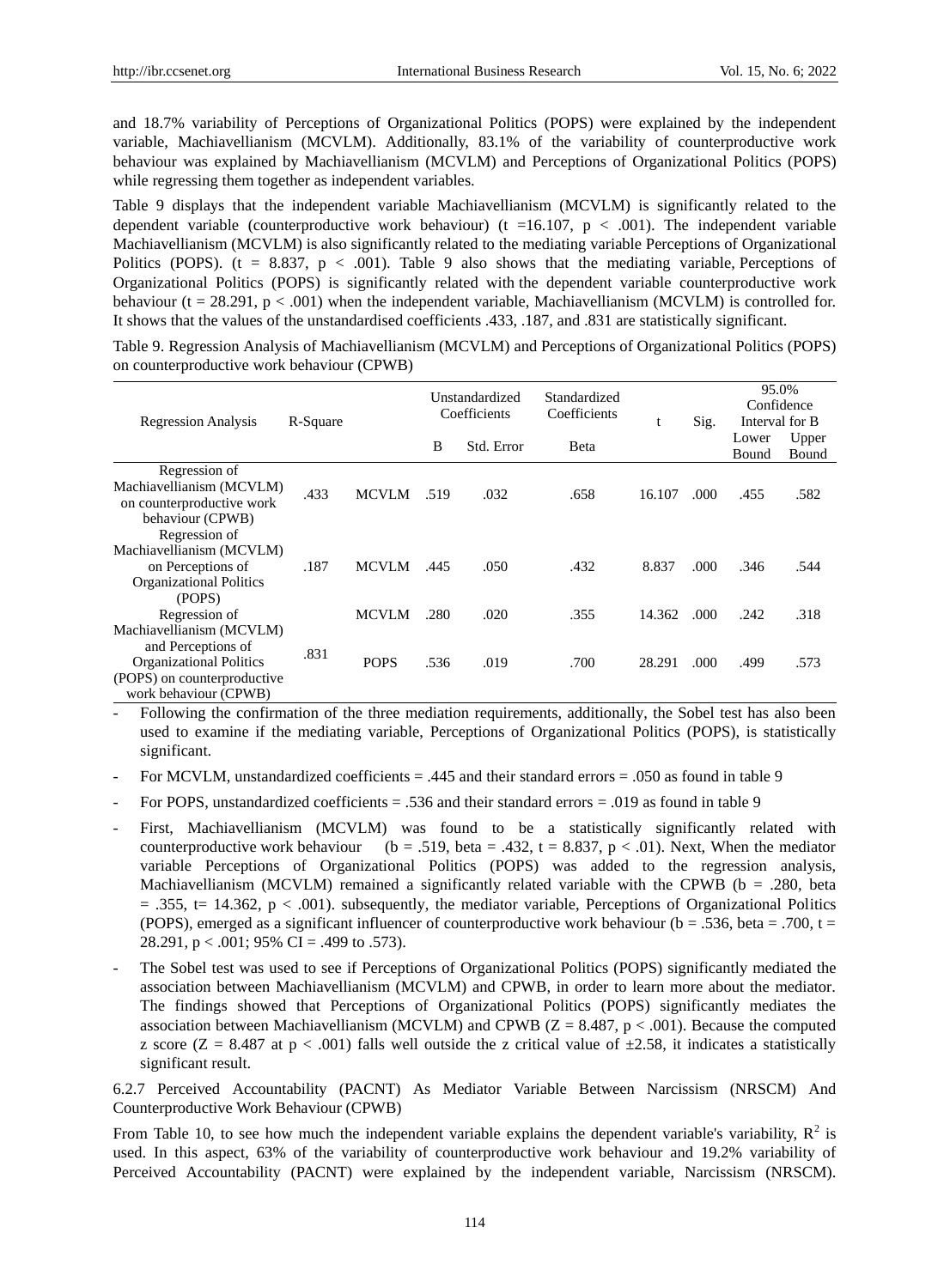Additionally, 73% of the variability of counterproductive work behaviour was explained by Narcissism (NRSCM) and Perceived Accountability (PACNT) while regressing them together as independent variables.

Table 10 displays that the independent variable Narcissism (NRSCM) is significantly related to the dependent variable (counterproductive work behaviour) (t = 24.039,  $p < .001$ ). The independent variable Narcissism (NRSCM) is also significantly related to the mediating variable Perceived Accountability (PACNT).  $(t = -8.978$ , p < .001). Table 10 also shows that the mediating variable, Perceived Accountability (PACNT) is significantly related with the dependent variable counterproductive work behaviour ( $t = -20.359$ ,  $p < .001$ ) when the independent variable, Narcissism (NRSCM) is controlled for. It shows that the values of the unstandardized coefficients .601, -.416 and -.281 are statistically significant.

|  |                                         |  |  |  | Table 10. Regression Analysis of Narcissism (NRSCM) and Perceived Accountability (PACNT) on |  |
|--|-----------------------------------------|--|--|--|---------------------------------------------------------------------------------------------|--|
|  | counterproductive work behaviour (CPWB) |  |  |  |                                                                                             |  |

| <b>Regression Analysis</b>                                                                  | R-Square |              | Unstandardized<br>Coefficients |            | Standardized<br>Coefficients | t         | Sig. | 95.0%<br>Confidence<br>Interval for B |                |
|---------------------------------------------------------------------------------------------|----------|--------------|--------------------------------|------------|------------------------------|-----------|------|---------------------------------------|----------------|
|                                                                                             |          |              | B                              | Std. Error | <b>B</b> eta                 |           |      | Lower<br>Bound                        | Upper<br>Bound |
| <b>Regression of Narcissism</b><br>(NRSCM) on<br>counterproductive work<br>behaviour (CPWB) | .630     | <b>NRSCM</b> | .601                           | .025       | .793                         | 24.039    | .000 | .552                                  | .651           |
| <b>Regression of Narcissism</b><br>(NRSCM) on Perceived<br>Accountability (PACNT)           | .192     | <b>NRSCM</b> | $-416$                         | $-.046$    | $-.438$                      | $-8.978$  | .001 | $-.825$                               | $-.507$        |
| <b>Regression of Narcissism</b><br>(NRSCM) and Perceived                                    |          | <b>NRSCM</b> | $-.485$                        | $-.024$    | $-.639$                      | $-20.359$ | .002 | $-738$                                | $-.231$        |
| Accountability (PACNT) on<br>counterproductive work<br>behaviour (CPWB)                     | .730     | <b>PACNT</b> | $-.281$                        | $-.025$    | $-.352$                      | $-11.211$ | .001 | $-.631$                               | $-.330$        |

- Following the confirmation of the three mediation requirements, additionally, the Sobel test has also been used to examine if the mediating variable, Perceived Accountability (PACNT), is statistically significant.

- For Narcissism (NRSCM), unstandardized coefficients = -.416 and their standard errors =- .046 as found in table 10
- For Perceived Accountability (PACNT), unstandardized coefficients = -.281 and their standard errors = .025 as found in table 10
- First, Narcissism (NRSCM) was found to be a statistically significantly related with CPWB ( $b = .601$ , beta  $= .793$ , t = 24.039, p < .01). Next, When the mediator variable, Perceived Accountability (PACNT) was added to the regression analysis, NRSCM (Narcissism) remained a significantly related variable with the CPWB (b =  $-485$ , beta =  $-639$ , t=  $-20.359$ , p < .001). subsequently, the mediator variable, Perceived Accountability (PACNT), emerged as a significant influencer of counterproductive work behaviour ( $b = -$ .281, beta =  $-0.352$ , t =  $-11.211$ , p <  $0.001$ ; 95% CI =  $-0.631$  to  $-0.330$ ).
- The Sobel test was used to see if Perceived Accountability (PACNT) significantly mediated the association between Narcissism (NRSCM) and CPWB, in order to learn more about the mediator. The findings showed that Perceived Accountability (PACNT) significantly mediates the association between Narcissism (NRSCM) and CPWB ( $Z = 7.046$ ,  $p < .001$ ). Because the computed z score ( $Z = 7.046$  at  $p < .001$ ) falls well outside the z critical values of  $\pm 2.58$ , it implies that the result is statistically significant.

6.2.8 Perceived Accountability (PACNT) As Mediator Variable Between Psychopathy (PSY) And Counterproductive Work Behaviour (CPWB)

From Table 11, to see how much the independent variable explains the dependent variable's variability, R2 is used. In this aspect, 76.9 % of the variability of counterproductive work behaviour and 25% variability of Perceived Accountability (PACNT) were explained by the independent variable, Psychopathy (PSY). Additionally, 81.9% of the variability of counterproductive work behaviour was explained by Psychopathy (PSY) and Perceived Accountability (PACNT) while regressing them together as independent variables.

Table 11 displays that the independent variable Psychopathy (PSY) is significantly related to the dependent variable (counterproductive work behaviour) ( $t = 33.647$ ,  $p < .001$ ). The independent variable Psychopathy (PSY) is also significantly related to the mediating variable Perceived Accountability (PACNT). ( $t = -10.634$ , p < .001). Table 11 also shows that the mediating variable, Perceived Accountability (PACNT) is significantly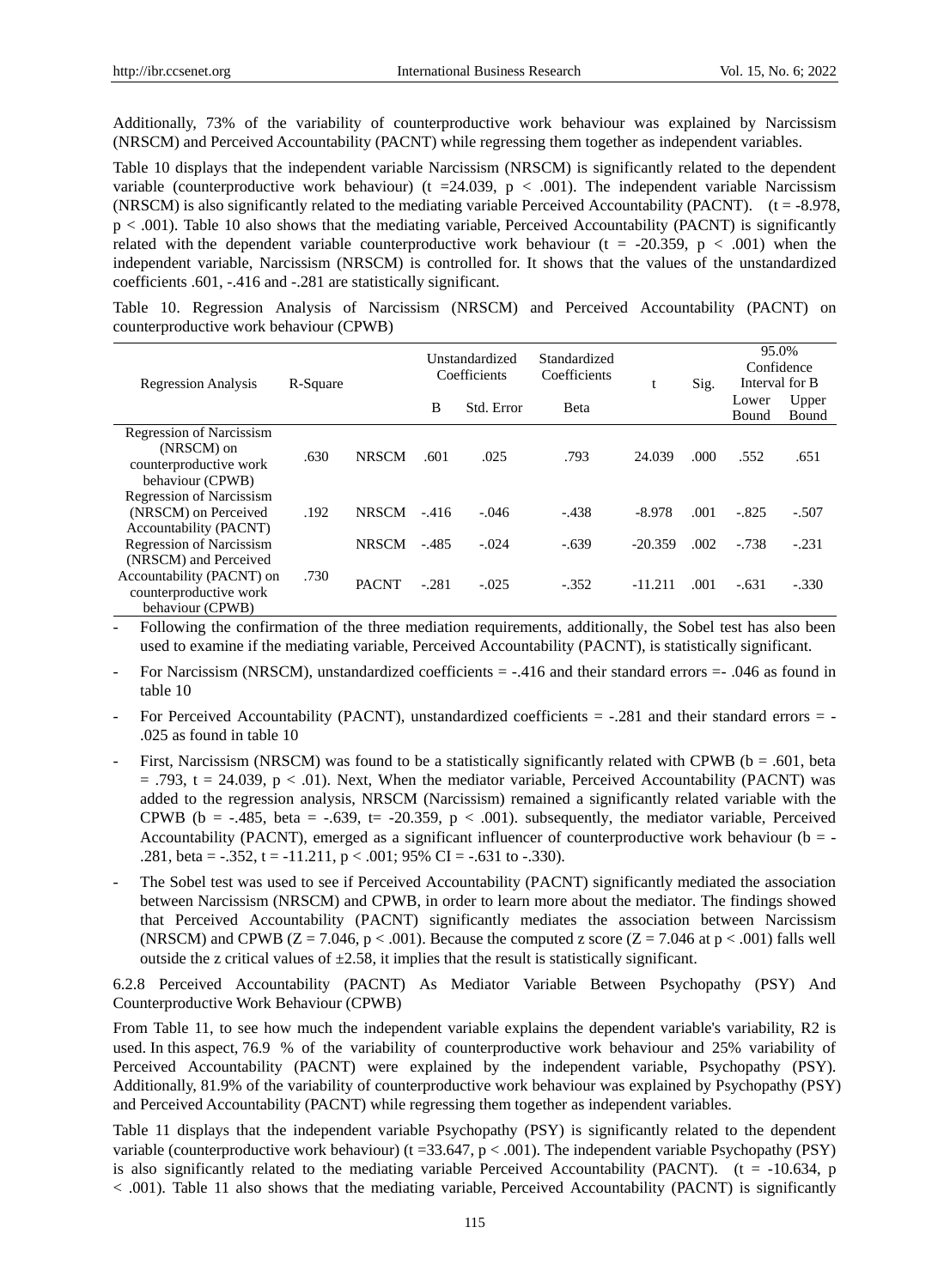related with the dependent variable counterproductive work behaviour ( $t = -9.686$ ,  $p < .001$ ) when the independent variable, Psychopathy (PSY) is controlled for. It shows that the values of the unstandardized coefficients. .639, -.457and -.206 are statistically significant.

Table 11. Regression Analysis of Psychopathy (PSY) and Perceived Accountability (PACNT) on counterproductive work behaviour (CPWB)

| <b>Regression Analysis</b> | R-Square |              | Unstandardized<br>Coefficients |            | Standardized<br>Coefficients |           | Sig. | 95.0%<br>Confidence<br>Interval for B |                |
|----------------------------|----------|--------------|--------------------------------|------------|------------------------------|-----------|------|---------------------------------------|----------------|
|                            |          |              | B                              | Std. Error | <b>B</b> eta                 |           |      | Lower<br>Bound                        | Upper<br>Bound |
| Regression of Psychopathy  |          |              |                                |            |                              |           |      |                                       |                |
| (PSY) on counterproductive | .769     | <b>PSY</b>   | .639                           | .019       | .877                         | 33.647    | .000 | .602                                  | .677           |
| work behaviour (CPWB)      |          |              |                                |            |                              |           |      |                                       |                |
| Regression of Psychopathy  |          |              |                                |            |                              |           |      |                                       |                |
| (PSY) on Perceived         | .250     | <b>PSY</b>   | $-.457$                        | $-.043$    | $-.500$                      | $-10.634$ | .002 | $-.541$                               | $-.372$        |
| Accountability (PACNT)     |          |              |                                |            |                              |           |      |                                       |                |
| Regression of Psychopathy  |          | <b>PSY</b>   | $-.545$                        | $-.019$    | $-.748$                      | $-28.046$ | .002 | $-.583$                               | $-.507$        |
| (PSY) and Perceived        |          |              |                                |            |                              |           |      |                                       |                |
| Accountability (PACNT) on  | .819     | <b>PACNT</b> |                                | $-.021$    |                              |           |      |                                       |                |
| counterproductive work     |          |              | $-.206$                        |            | $-.258$                      | $-9.686$  | .001 | $-.248$                               | $-.164$        |
| behaviour (CPWB)           |          |              |                                |            |                              |           |      |                                       |                |

- Following the confirmation of the three mediation requirements, additionally, The Sobel test was also utilised to determine the statistical significance of the mediating variable, Perceived Accountability (PACNT).

- For Psychopathy (PSY), unstandardized coefficients = -.457 and their standard errors = -.043 as found in table 11
- For Perceived Accountability (PACNT), unstandardized coefficients = -.206 and their standard errors = .021 as found in table 11
- First, Psychopathy (PSY) was found to be a statistically significantly related with ( $b = .639$ , beta = .877, t = 33.647,  $p < .01$ ). Next, When the mediator variable Perceived Accountability (PACNT) was added to the regression analysis, Psychopathy (PSY) remained a significantly related variable with the CPWB ( $b = -.545$ , beta =  $-0.748$ , t=  $-28.046$ , p  $\lt 0.001$ ). subsequently, the mediator variable, Perceived Accountability (PACNT), emerged as a significant influencer of counterproductive work behaviour ( $b = -0.206$ , beta =  $-0.258$ , t =  $-9.686$ ,  $p < .001$ ; 95% CI = -.248 to -.164).
- The Sobel test was used to see if Perceived Accountability (PACNT) significantly mediated the association between Psychopathy (PSY) and CPWB, in order to learn more about the mediator. The findings showed that Perceived Accountability (PACNT) significantly mediates the association between Psychopathy (PSY) and CPWB ( $Z = 7.208$ ,  $p < .001$ ). Because the computed z score ( $Z = 7.208$  at  $p < .001$ ) falls well outside the z critical values of  $\pm 2.58$ , it implies that the result is statistically significant.

6.2.9 Perceived Accountability (PACNT) As Mediator Variable Between Machiavellianism (MCVLM) And Counterproductive Work Behaviour (CPWB)

From Table 12, to see how much the independent variable explains the dependent variable's variability, R2 is used. In this aspect, 43.3% of the variability of counterproductive work behaviour and 17.8% variability of Perceived Accountability (PACNT) were explained by the independent variable, Machiavellianism (MCVLM). Additionally, 58.5% of the variability of counterproductive work behaviour was explained by Machiavellianism (MCVLM) and Perceived Accountability (PACNT) while regressing them together as independent variables.

Table 12 displays that the independent variable Machiavellianism (MCVLM) is significantly related to the dependent variable (counterproductive work behaviour) ( $t = 16.107$ ,  $p < .001$ ). The independent variable Machiavellianism (MCVLM) is also significantly related to the mediating variable Perceived Accountability (PACNT). (t = -8.586,  $p < .001$ ). Table 12 also shows that the mediating variable, Perceived Accountability (PACNT) is significantly related with the dependent variable counterproductive work behaviour ( $t = -11.175$ , p < .001) when the independent variable, Machiavellianism (MCVLM) is controlled for. It shows that the values of the unstandardized coefficients .519, -.417 and -.344 are statistically significant.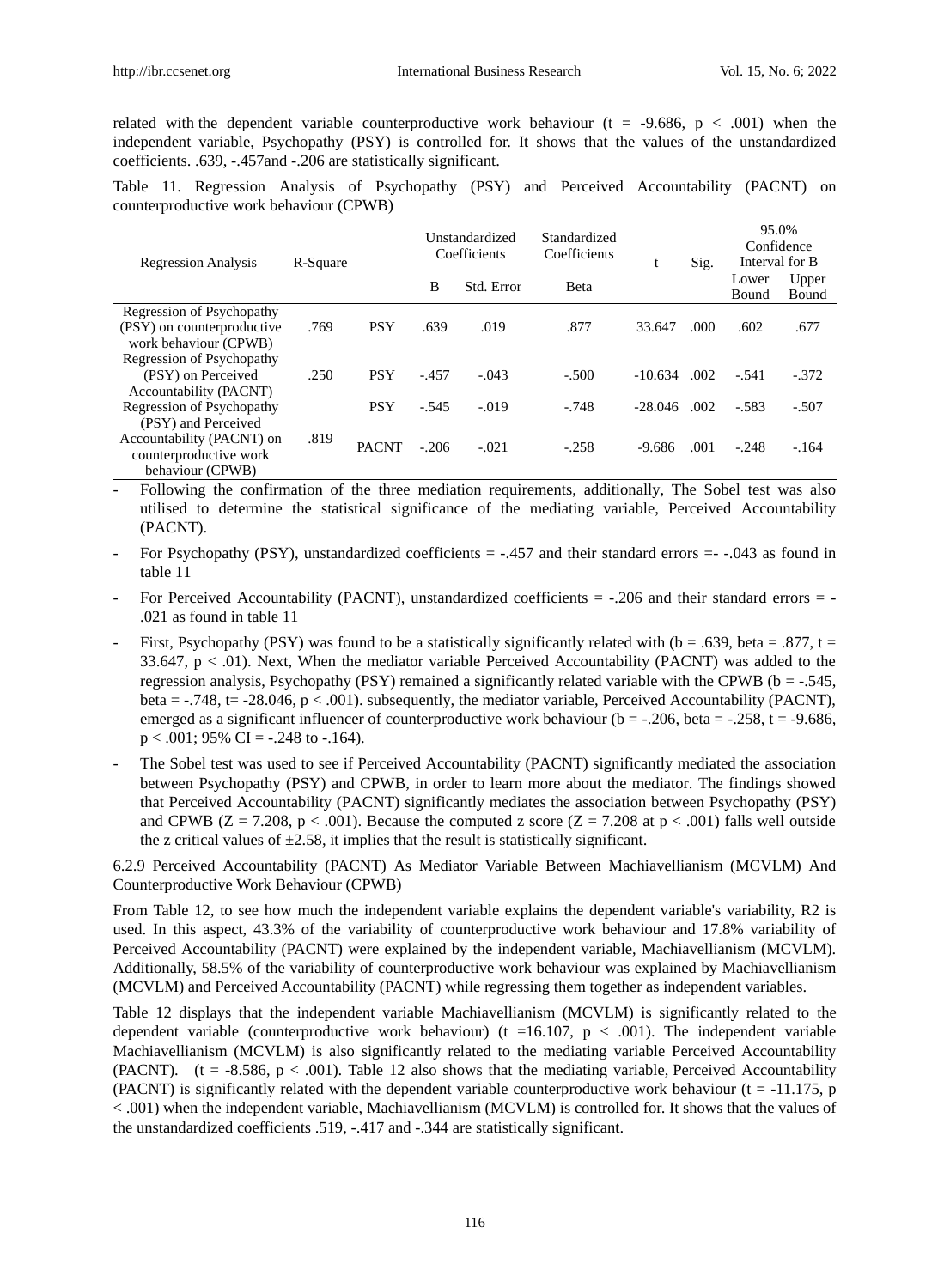| <b>Regression Analysis</b>                                                                       | R-Square |              | Unstandardized<br>Coefficients |            | Standardized<br>Coefficients |          | Sig. | 95.0%<br>Confidence<br>Interval for B |                |
|--------------------------------------------------------------------------------------------------|----------|--------------|--------------------------------|------------|------------------------------|----------|------|---------------------------------------|----------------|
|                                                                                                  |          |              | B                              | Std. Error | <b>B</b> eta                 |          |      | Lower<br>Bound                        | Upper<br>Bound |
| Regression of<br>Machiavellianism<br>(MCVLM) on<br>counterproductive work<br>behaviour (CPWB)    | .433     | <b>MCVLM</b> | .519                           | .032       | .658                         | 16.107   | .000 | .455                                  | .582           |
| Regression of<br>Machiavellianism<br>(MCVLM) on Perceived<br>Accountability (PACNT)              | .178     | <b>MCVLM</b> | $-.417$                        | $-.049$    | $-.422$                      | $-8.58$  | .001 | $-.513$                               | $-.322$        |
| Regression of<br>Machiavellianism                                                                |          | <b>MCVLM</b> | $-.375$                        | $-.030$    | $-.476$                      | $-12.33$ | .003 | $-.435$                               | $-315$         |
| (MCVLM) and Perceived<br>Accountability (PACNT) on<br>counterproductive work<br>behaviour (CPWB) | .585     | <b>PACNT</b> | $-.344$                        | $-.031$    | $-.431$                      | $-11.17$ | .001 | $-.404$                               | $-.283$        |

Table 12. Regression Analysis of Machiavellianism (MCVLM) and Perceived Accountability (PACNT) on counterproductive work behaviour (CPWB)

- Following the confirmation of the three mediation requirements, The Sobel test was also utilised to determine the statistical significance of the mediating variable, Perceived Accountability (PACNT).

For Machiavellianism (MCVLM), unstandardized coefficients = -.417 and their standard errors = -.049 as found in table 12

- For Perceived Accountability (PACNT), unstandardized coefficients = -.344 and their standard errors = .031 as found in table 12
- First, Machiavellianism (MCVLM) was found to be a statistically significantly related with counterproductive work behaviour (b = .519, beta = .658, t = 16.107, p < .01). Next, When the mediator variable Perceived Accountability (PACNT) was added to the regression analysis, Machiavellianism (MCVLM) remained a significantly related variable with the CPWB ( $b = -0.375$ , beta =  $-0.476$ , t=  $-12.338$ , p < .001). subsequently, the mediator variable, Perceived Accountability (PACNT), emerged as a significant influencer of counterproductive work behaviour ( $b = -0.344$ , beta =  $-0.431$ , t =  $-11.175$ , p < .001; 95% CI = -.404 to -.283).
- The Sobel test was used to see if Perceived Accountability (PACNT) significantly mediated the association between Machiavellianism (MCVLM)) and CPWB, in order to learn more about the mediator. The findings showed that Perceived Accountability (PACNT) significantly mediates the association between Machiavellianism (MCVLM) and CPWB ( $Z = 6.753$ ,  $p < .001$ ). Because the computed z score ( $Z = 6.753$  at  $p < .001$ ) falls well outside the z critical values of  $\pm 2.58$ , it implies that the result is statistically significant.

#### 6.2.10 Test Results for Hypotheses

Within the conceptual framework of the study, an initial set of twelve hypotheses was put forward and Table 13 shows that all the twelve of the hypotheses' items in this category have been approved.

| Hy.<br>No.       | <b>Hypotheses</b>                                                                                                      | R-Square | Beta<br>Coefficient | t-value       | Sig<br>Value | Sobel<br>Test: Z<br>Value | Status of<br><b>Hypotheses</b> |
|------------------|------------------------------------------------------------------------------------------------------------------------|----------|---------------------|---------------|--------------|---------------------------|--------------------------------|
| H <sub>1</sub> a | Narcissism has a significant positive<br>impact on counterproductive work                                              | .630     | .793                | 24.03         | .000         | N.A.                      | Accepted                       |
| H1b              | behaviour<br>Psychopathy has a significant positive<br>impact on counterproductive work<br>behaviour                   | .769     | .877                | 33.64         | .000         | N.A.                      | Accepted                       |
| H <sub>1</sub> c | Machiavellianism has a significant<br>positive impact on counterproductive<br>work behaviour                           | .433     | .658                | 16.10         | .000         | N.A.                      | Accepted                       |
| H2a              | Psychological contract breach positively<br>mediates the relationship between<br>narcissism and counterproductive work | .788     | .331<br>.611        | 8.62<br>15.92 | .000<br>.000 | 12.823                    | Accepted                       |

Table 13. Summary of Test Results for Hypotheses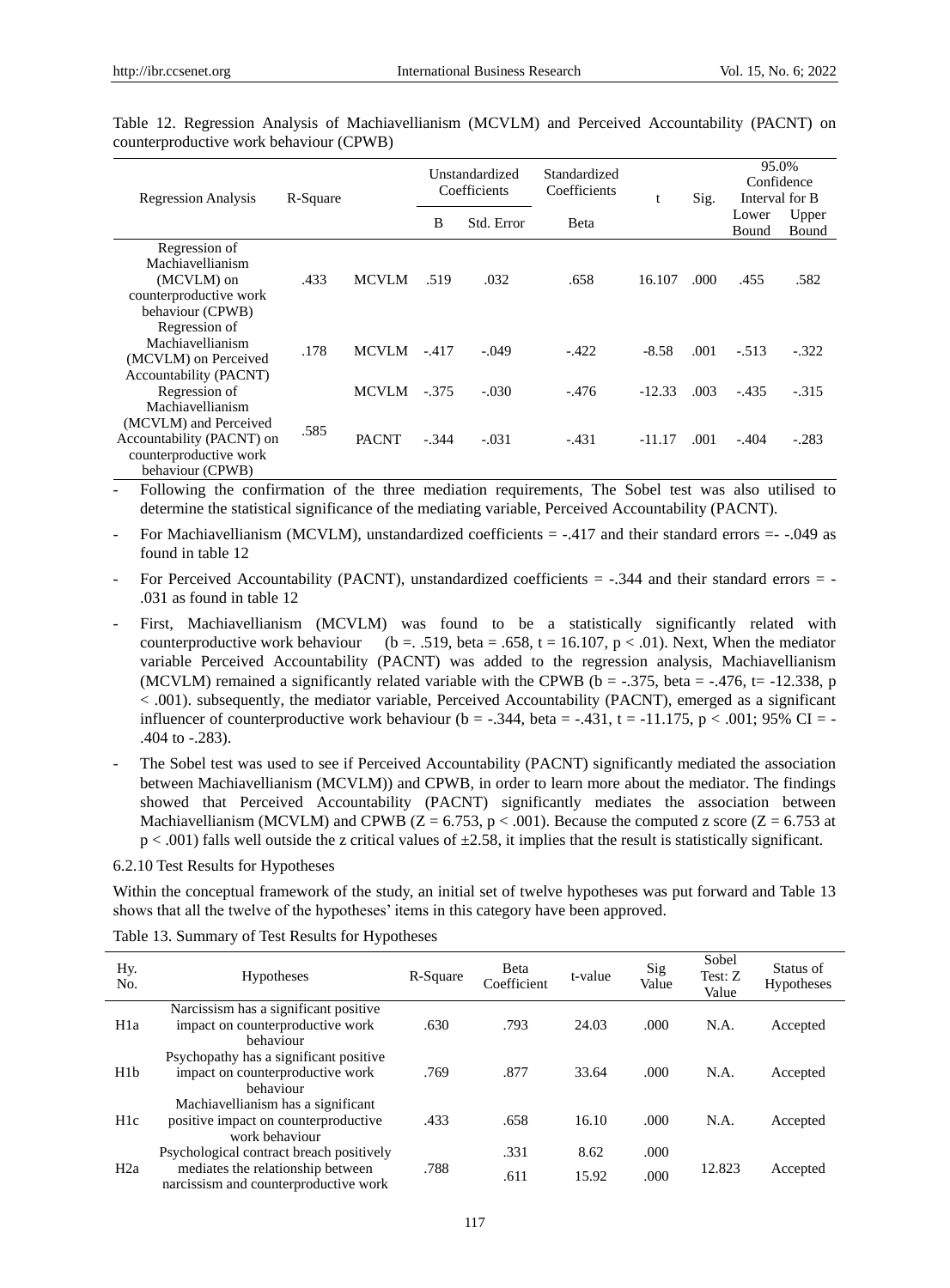| Hy.<br>No.       | Hypotheses                                                                                                      | R-Square | Beta<br>Coefficient | t-value  | Sig<br>Value | Sobel<br>Test: Z<br>Value | Status of<br>Hypotheses |
|------------------|-----------------------------------------------------------------------------------------------------------------|----------|---------------------|----------|--------------|---------------------------|-------------------------|
|                  | behaviour<br>Psychological contract breach positively                                                           |          | .521                | 13.33    | .000         |                           |                         |
| H2b              | mediates the relationship between<br>psychopathy and counterproductive<br>work behaviour                        | .831     | .434                | 11.09    | .000         | 10.144                    | Accepted                |
|                  | Psychological contract breach positively                                                                        |          | .355                | 14.98    | .000         |                           |                         |
| H2c              | mediates the relationship between<br>Machiavellianism and<br>counterproductive work behaviour                   | .845     | .710                | 29.96    | .000         | 8.32                      | Accepted                |
|                  | Perceptions of organizational politics                                                                          |          | .305                | 6.87     | .000         |                           |                         |
| H <sub>3</sub> a | (POPS) positively mediates the<br>relationship between narcissism and<br>counterproductive work behaviour       | .762     | .609                | 13.71    | .000         | 11.998                    | Accepted                |
|                  | Perceptions of organizational politics                                                                          |          | .560                | 10.74    | .000         |                           |                         |
| H3b              | (POPS) positively mediates the<br>relationship between psychopathy and<br>counterproductive work behaviour      | .797     | .359                | 6.89     | .000         | 6.746                     | Accepted                |
|                  | Perceptions of organizational politics                                                                          |          | .355                | 14.36    | .000         |                           |                         |
| H <sub>3c</sub>  | (POPS) positively mediates the<br>relationship between Machiavellianism<br>and counterproductive work behaviour | .831     | .700                | 28.29    | .000         | 8.487                     | Accepted                |
|                  | Perceived Accountability negatively                                                                             |          | $-.639$             | $-20.35$ | .002         |                           |                         |
| H <sub>4</sub> a | mediates the relationship between<br>narcissism and counterproductive work<br>behaviour                         | .730     | $-.352$             | $-11.21$ | .001         | 7.046                     | Accepted                |
|                  | Perceived Accountability negatively                                                                             |          | $-.748$             | $-28.04$ | .002         |                           |                         |
| H <sub>4</sub> b | mediates the relationship between<br>psychopathy and counterproductive<br>work behaviour                        | .819     | $-.258$             | $-9.68$  | .001         | 7.208                     | Accepted                |
|                  | Perceived Accountability negatively                                                                             |          | $-.476$             | $-12.33$ | .003         |                           |                         |
| H <sub>4c</sub>  | mediates the relationship between<br>Machiavellianism and<br>counterproductive work behaviour                   | .585     | $-.431$             | $-11.17$ | .001         | 6.753                     | Accepted                |

In the above table, we can observe the p-value which explains the acceptance and rejection of the Alternative Hypothesis. Since the p values of all the alternative hypotheses from H1a to H4c are less than 0.05, thus all the alternative hypotheses H1ato H4c are accepted. The acceptance of all the alternative hypotheses also depicts that PSY and POPS have positive mediation between dark triad personality traits and CPWB. While PACNT negatively mediates the relationship between dark triad personality traits and CPWB.

## **7. Conclusion**

The purpose of this study is to investigate the involvement of dark triad personality traits in CPW, as well as the role of psychological contract breach (PSY), perceptions of organisational politics (POPS), and perceived accountability as mediators. Prior research has only looked at the direct link between the dark triad and CPWB. As a result, the current study examines not only the impact of dark triad personality traits on CPWB, but also the role of psychological contract breach, perceptions of organisational politics (POPS), and perceived accountability (PACNT) in mediating the relationship between dark triad personality traits and CPWB.

The dark triad personality traits (narcissism, psychopathy, and Machiavellianism) have a favourable and substantial powerful effect on CPWB in H1a, H1b, and H1c, according to the findings. Furthermore, this research will fill a void in the existing literature by indicating that employees with a high degree of dark triad personality traits are more likely to engage in exploitative CPWB when faced with impediments to achieving their goals. As a result, our findings are consistent with previous research, implying that dark triad personality traits are key predictors of CPWB.

Findings show that PCB strongly mediates the relationship between dark triad personality traits and CPWB in H2a, H2b, and H2c. Likewise, the observations for H3a, H3b, and H3c suggest that POPS mediates the connection between dark triad personality traits and CPWB in a strong positive and significant way.

Furthermore, findings show that PACNT adversely modulates the link between dark triad personality traits and CPWB in H4a, H4b, and H4c. There is, however, a scarcity of implicit relationships that have been clearly stated in previous literature. As a result, our findings are consistent with previous findings. It demonstrates that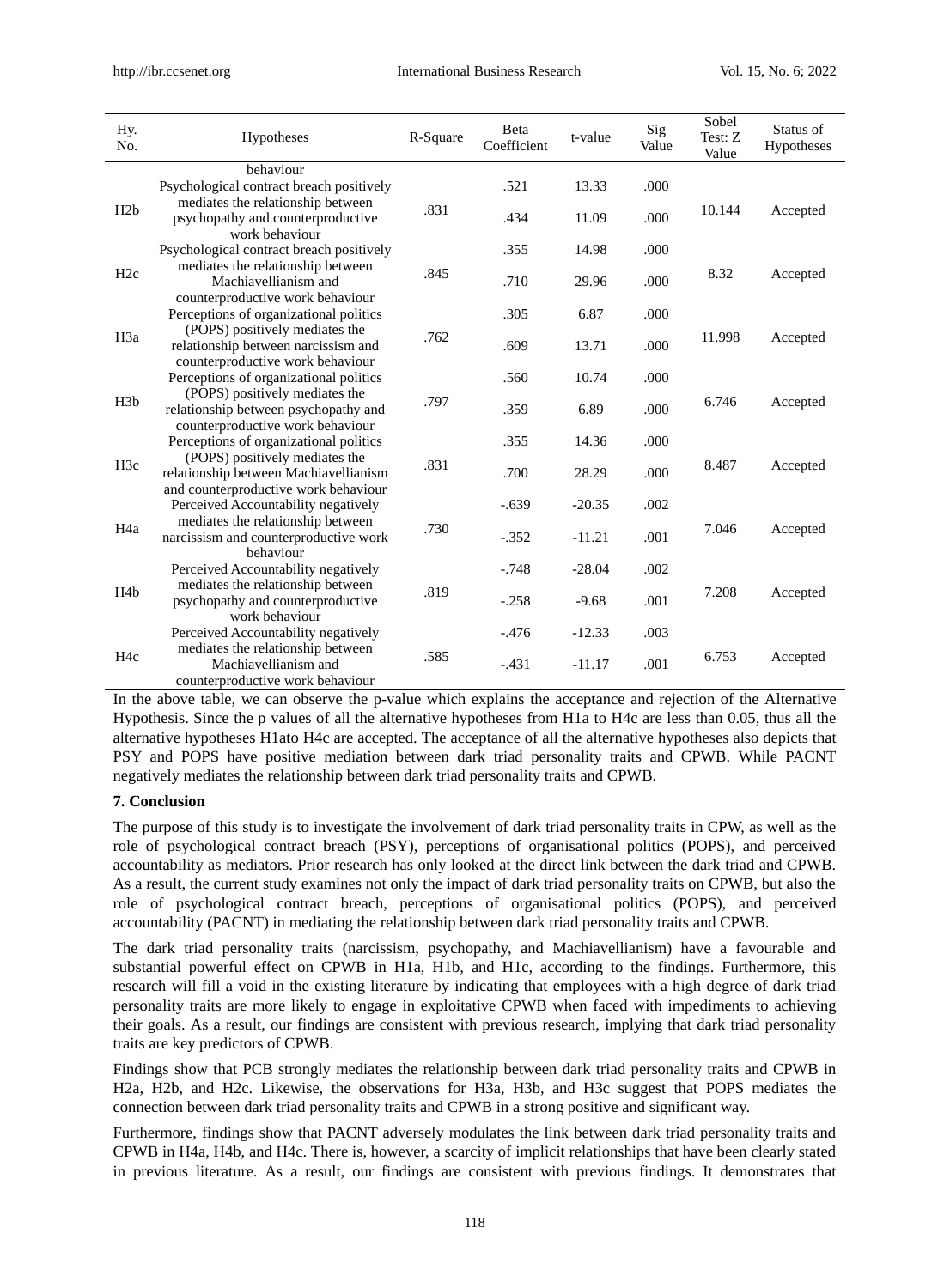employees with dark triad personality traits seek out possibilities and participate in CPWB to achieve their goals, and also PCB and POPS, which provide them with additional internal motivation to do so. Perceived high levels of accountability, but at the other hand, limit the severity with which they indulge in CPWB, and it is preferable for them to avoid CWBs that may expose them to risk of exposing.

### **References**

- Ammeter, A., Douglas, C., Ferris, G., & Goka, H. (2004). A social relationship conceptualization of trust and accountability in organizations. *Human Resource Management Review*, *14*(1), 47-65. <https://doi.org/10.1016/j.hrmr.2004.02.003>
- Astrove, S., Yang, J., Kraimer, M., & Wayne, S. (2015). Psychological Contract Breach and Counterproductive Work Behaviour: A Moderated Mediation Model. *Academy Of Management Proceedings*, *2015*(1), 11094. <https://doi.org/10.5465/ambpp.2015.11094abstract>
- Baka, Ł. (2018). When do the "dark personalities" become less counterproductive? The moderating role of job control and social support. *International Journal of Occupational Safety and Ergonomics*, *24*(4), 557-569. <https://doi.org/10.1080/10803548.2018.1463670>
- Baloch, M., Meng, F., Xu, Z., Cepeda-Carrion, I., Danish, & Bari, M. (2017). Dark Triad, Perceptions of Organizational Politics and Counterproductive Work Behaviours: The Moderating Effect of Political Skills. *Frontiers In Psychology*, *8*[. https://doi.org/10.3389/fpsyg.2017.01972](https://doi.org/10.3389/fpsyg.2017.01972)
- Boddy, C. (2011). The Corporate Psychopaths Theory of the Global Financial Crisis. *Journal Of Business Ethics*, *102*(2), 255-259.<https://doi.org/10.1007/s10551-011-0810-4>
- Chen, H., & Jin, Y. (2014). The Effects of Organizational Justice on Organizational Citizenship Behaviour in the Chinese Context. *Public Personnel Management*, *43*(3), 301-313. <https://doi.org/10.1177/0091026014533897>
- Chernyak-Hai, L., & Tziner, A. (2014). Relationships between counterproductive work behaviour, perceived justice and climate, occupational status, and leader-member exchange. *Revista De Psicología Del Trabajo Y De Las Organizaciones*, *30*(1), 1-12.<https://doi.org/10.5093/tr2014a1>
- Cohen, A., & Diamant, A. (2017). The role of justice perceptions in determining counterproductive work behaviours. *The International Journal of Human Resource Management*, *30*(20), 2901-2924. <https://doi.org/10.1080/09585192.2017.1340321>
- Crick, N., & Dodge, K. (1994). A review and reformulation of social information-processing mechanisms in children's social adjustment. *Psychological Bulletin*, *115*(1), 74-101. <https://doi.org/10.1037/0033-2909.115.1.74>
- Dalal, R. S., & Carpenter, N. C. (2018). "The other side of the coin? Similarities and differences between organizational citizenship behaviour and counterproductive work behaviour," in The Oxford Handbook of Organizational Citizenship Behaviour, eds P. M. Podsakoff, S. B. MacKenzie, and N. P. Podsakoff (New York, NY: Oxford University Press). <https://doi.org/10.1093/oxfordhb/9780190219000.013.17>
- Furnham, A., Richards, S., & Paulhus, D. (2013). The Dark Triad of Personality: A 10 Year Review. *Social And Personality Psychology Compass*, *7*(3), 199-216.<https://doi.org/10.1111/spc3.12018>
- Griep, Y., Vantilborgh, T., & Jones, S. (2018). The relationship between psychological contract breach and counterproductive work behaviour in social enterprises: Do paid employees and volunteers differ? *Economic And Industrial Democracy*, *41*(3), 727-745.<https://doi.org/10.1177/0143831x17744029>
- Hochwarter, W., Parker Ellen III, B., & R. Ferris, G. (2014). Examining the interactive effects of accountability, politics, and voice. *Career Development International*, *19*(4), 358-380. <https://doi.org/10.1108/cdi-01-2014-0012>
- Hochwarter, W., Perrew é, P., Hall, A., & Ferris, G. (2005). Negative affectivity as a moderator of the form and magnitude of the relationship between felt accountability and job tension. *Journal of Organizational Behaviour*, *26*(5), 517-534[. https://doi.org/10.1002/job.324](https://doi.org/10.1002/job.324)
- Jones, D., & Paulhus, D. (2011). The role of impulsivity in the Dark Triad of personality. *Personality And Individual Differences*, *51*(5), 679-682.<https://doi.org/10.1016/j.paid.2011.04.011>
- Krishnakumar, S., & Robinson, M. (2015). Maintaining an even keel: An affect-mediated model of mindfulness and hostile work behaviour. *Emotion*, *15*(5), 579-589.<https://doi.org/10.1037/emo0000060>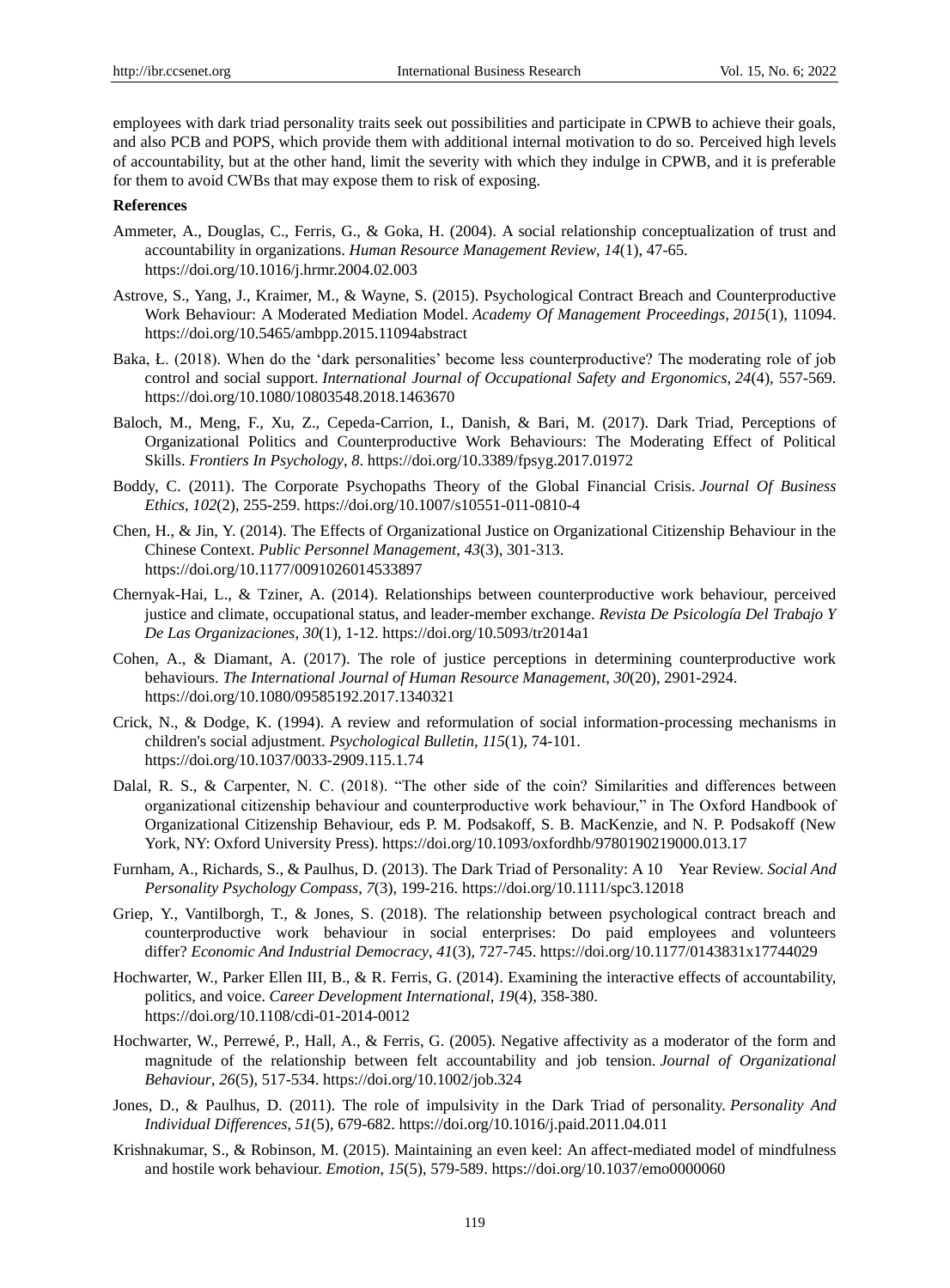- Li, S., & Chen, Y. (2018). The Relationship Between Psychological Contract Breach and Employees' Counterproductive Work Behaviours: The Mediating Effect of Organizational Cynicism and Work Alienation. *Frontiers In Psychology*, *9*.<https://doi.org/10.3389/fpsyg.2018.01273>
- Ma, B., Liu, S., Lassleben, H., & Ma, G. (2019). The relationships between job insecurity, psychological contract breach and counterproductive workplace behaviour. *Personnel Review*, *48*(2), 595-610. <https://doi.org/10.1108/pr-04-2018-0138>
- Martin, L., Brock, M., Buckley, M., & Ketchen, D. (2010). Time banditry: Examining the purloining of time in organizations. *Human Resource Management Review*, *20*(1), 26-34. <https://doi.org/10.1016/j.hrmr.2009.03.013>
- Miao, C., Humphrey, R., Qian, S., & Pollack, J. (2019). The relationship between emotional intelligence and the dark triad personality traits: A meta-analytic review. *Journal Of Research in Personality*, *78*, 189-197. <https://doi.org/10.1016/j.jrp.2018.12.004>
- Michel, J., & Bowling, N. (2013). Does Dispositional Aggression Feed the Narcissistic Response? The Role of Narcissism and Aggression in the Prediction of Job Attitudes and Counterproductive Work Behaviours. *Journal of Business And Psychology*, *28*(1), 93-105. <https://doi.org/10.1007/s10869-012-9265-6>
- Muris, P., Merckelbach, H., Otgaar, H., & Meijer, E. (2017). The Malevolent Side of Human Nature. *Perspectives On Psychological Science*, *12*(2), 183-204[. https://doi.org/10.1177/1745691616666070](https://doi.org/10.1177/1745691616666070)
- O'Boyle, E., Forsyth, D., Banks, G., & McDaniel, M. (2012). A meta-analysis of the Dark Triad and work behaviour: A social exchange perspective. *Journal of Applied Psychology*, *97*(3), 557-579. <https://doi.org/10.1037/a0025679>
- Özsoy, E. (2018). Dark Triad and Counterproductive Work Behaviours: Which of the Dark Triad Traits is More Malevolent. *Journal of Business Research - Turk*, *10*(4), 742-756.<https://doi.org/10.20491/isarder.2018.546>
- Pabian, S., De Backer, C., & Vandebosch, H. (2015). Dark Triad personality traits and adolescent cyber-aggression. *Personality And Individual Differences*, *75*, 41-46. <https://doi.org/10.1016/j.paid.2014.11.015>
- Palmer, J., Komarraju, M., Carter, M., & Karau, S. (2017). Angel on one shoulder: Can perceived organizational support moderate the relationship between the Dark Triad traits and counterproductive work behaviour?. *Personality And Individual Differences*, *110*, 31-37.<https://doi.org/10.1016/j.paid.2017.01.018>
- Paulhus, D., & Williams, K. (2002). The Dark Triad of personality: Narcissism, Machiavellianism, and psychopathy. *Journal of Research in Personality*, *36*(6), 556-563. [https://doi.org/10.1016/s0092-6566\(02\)00505-6](https://doi.org/10.1016/s0092-6566(02)00505-6)
- Pratiwi, S., Hasanati, N., & Istiqo, m. (2018). The Effect of "Ff Dark Triad Traits" towards Counterproductive Work Behaviour. In *4th ASEAN Conference on Psychology, Counselling, and Humanities* (pp. 473-476). Indonesia; Atlantis Press.
- Ray, S., & Fritzon, K. (2020). Overview of the Impact of Psychopathy and Other Problematic Personality Constructs in the Workplace. *Corporate Psychopathy*, 199-253. [https://doi.org/10.1007/978-3-030-27188-6\\_7](https://doi.org/10.1007/978-3-030-27188-6_7)
- Roeser, K., McGregor, V., Stegmaier, S., Mathew, J., Kübler, A., & Meule, A. (2016). The Dark Triad of personality and unethical behaviour at different times of day. *Personality and Individual Differences*, *88*, 73-77.<https://doi.org/10.1016/j.paid.2015.09.002>
- Rosen, C., & Levy, P. (2013). Stresses, Swaps, and Skill: An Investigation of the Psychological Dynamics That Relate Work Politics to Employee Performance. *Human Performance*, *26*(1), 44-65. <https://doi.org/10.1080/08959285.2012.736901>
- Schimmenti, A., Jonason, P., Passanisi, A., La Marca, L., Di Dio, N., & Gervasi, A. (2019). Exploring the Dark Side of Personality: Emotional Awareness, Empathy, and the Dark Triad Traits in an Italian Sample. *Current Psychology*, *38*(7), 100-109.<https://doi.org/10.1007/s12144-017-9588-6>
- Schneider, B. (1987). THE PEOPLE MAKE THE PLACE. *Personnel Psychology*, *40*(3), 437-453. <https://doi.org/10.1111/j.1744-6570.1987.tb00609.x>
- Shih, S., Chi, N., Wu, C., & Wang, S. (2019). When dark meets blue: The relations between dark triad personality and depression symptoms. *Current Psychology*, *40*(12), 6110-6117.